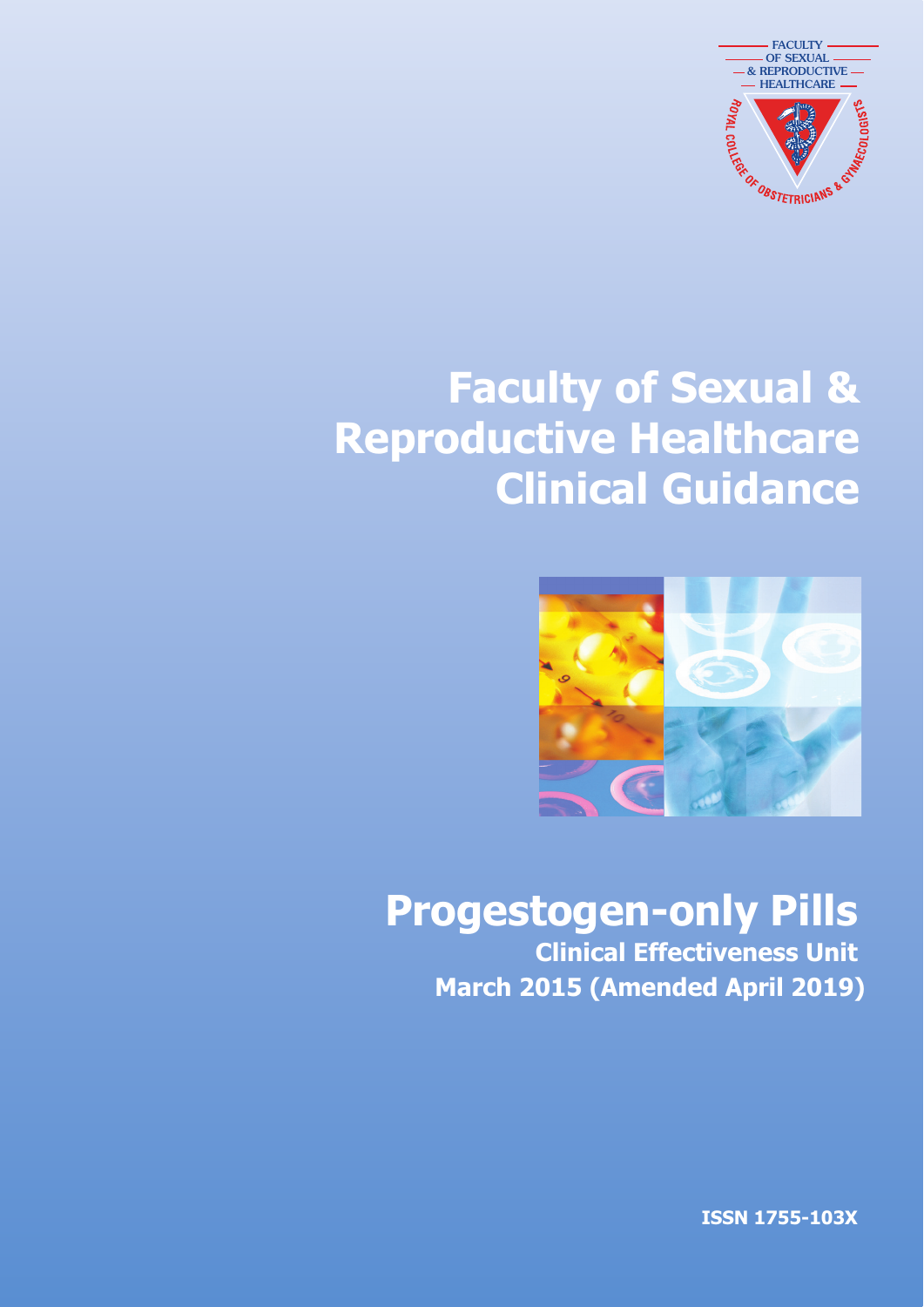| Document reference number   | 01/FSRH/POP/2015                                                 |  |  |
|-----------------------------|------------------------------------------------------------------|--|--|
| <b>Title</b>                | Progestogen-only Pills                                           |  |  |
| Author/publisher            | Faculty of Sexual & Reproductive Healthcare (FSRH)               |  |  |
| <b>Publication date</b>     | March 2015 (Amended April 2019)                                  |  |  |
| Description/descriptors     | Progestogen-only pills, POP, method-specific quidance            |  |  |
| <b>Cross references</b>     | United Kingdom Medical Eligibility Criteria (UKMEC)              |  |  |
| <b>Superseded documents</b> | FSRH CEU Guidance Progestogen-only Pills 2009                    |  |  |
| Update/amendment level      | Full amendment including changes to recommendations and practice |  |  |
| <b>Review date</b>          | <b>March 2020</b>                                                |  |  |

# **GRADING OF RECOMMENDATIONS**

Evidence based on randomised controlled trials **A**

- Evidence based on other robust experimental or observational studies **B**
- Evidence is limited but the advice relies on expert opinion and has the **C** endorsement of respected authorities
- Good Practice Point where no evidence exists but where best practice is based on the clinical experience of the guideline group ✓

# **DETAILS OF CHANGES TO ORIGINAL GUIDANCE DOCUMENT**

Since this set of guideline was first published, the following changes have been made: **January 2016** - On page 18, the words "a traditional" have been added to the third auditable outcome.

**February 2019** - Table 2 and 3. CPD Question 8.

**April 2019** - Section 10.1 and CPD Question 6 has been updated to reflect updates to other FSRH guidance

> Published by the Faculty of Sexual & Reproductive Healthcare Registered in England No. 2804213 and Registered Charity No. 1019969

> > First published in 2015 (Updated April 2019)

Copyright © Faculty of Sexual & Reproductive Healthcare 2015

Permission granted to reproduce for personal and educational use only. Commercial copying, hiring and lending are prohibited.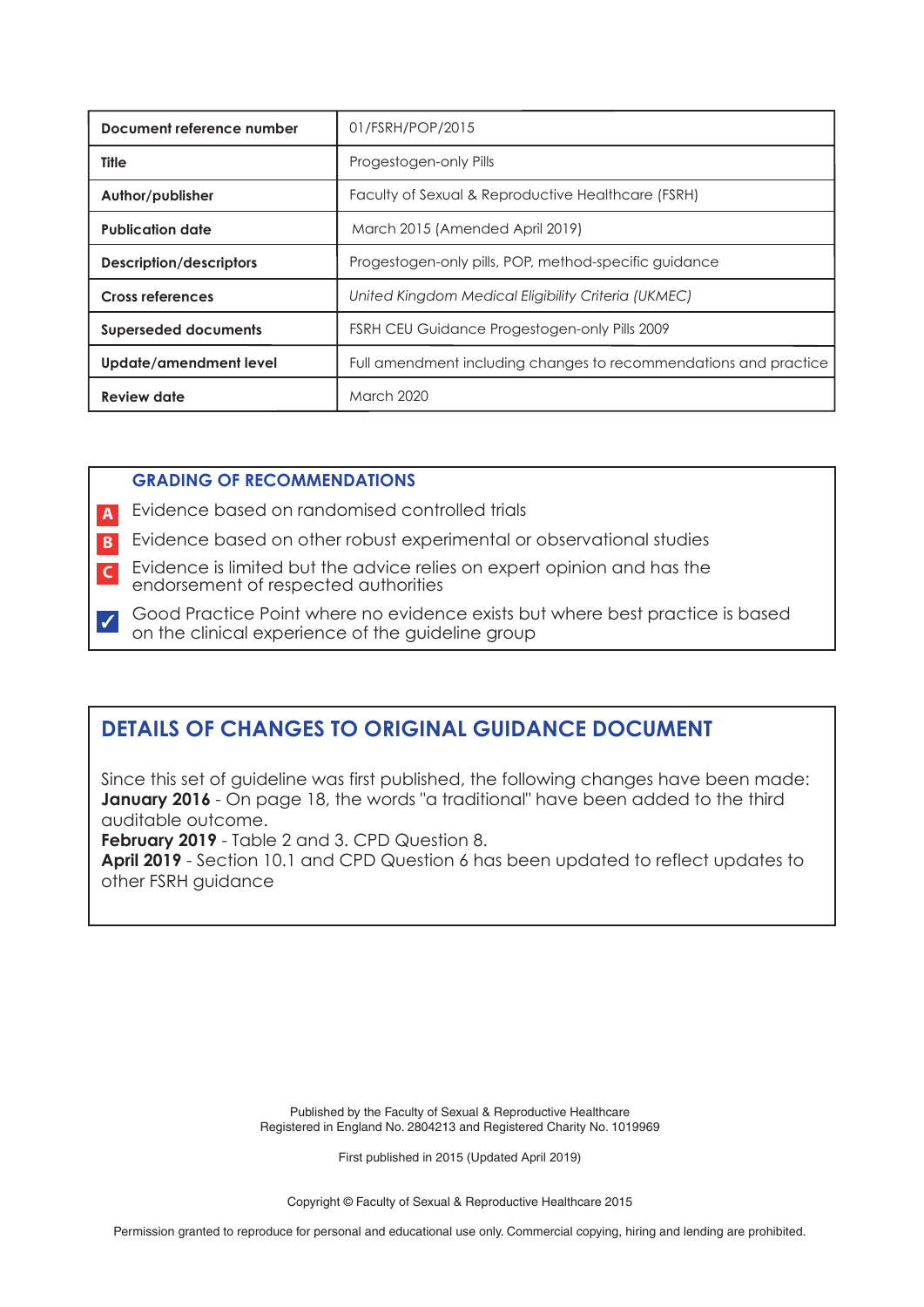# **CONTENTS**

| Grading of Recommendations                                          | <b>IFC</b>     |
|---------------------------------------------------------------------|----------------|
| <b>Abbreviations Used</b>                                           | ii             |
| Summary of Key Recommendations                                      | iii            |
| Purpose and Scope<br>1                                              | $\mathbf{1}$   |
| $\overline{2}$<br>Background                                        | 1              |
| What is the Mode of Action of POPs?<br>3                            | 1              |
| How Effective are POPs and What Factors Might Affect Efficacy?<br>4 | $\mathbf{2}$   |
| 4.1 Drug interactions                                               | $\overline{2}$ |
| 4.2 Timing of pill taking                                           | 3              |
| 4.3 Missed pills                                                    | $\mathcal{S}$  |
| 4.4 Weight                                                          | $\overline{4}$ |
| 4.5 Vomiting or severe diarrhoea                                    | $\overline{4}$ |
| Who is Eligible to Use the POP?<br>5                                | 5              |
| When Can Women Start or Switch to a POP?<br>6                       | 5              |
| 7<br>What are the Non-contraceptive Benefits, Health Concerns and   |                |
| Side Effects Associated with Use of POPs?                           | 6              |
| 7.1 Non-contraceptive benefits                                      | 6              |
| 7.2 Health concerns                                                 | $\overline{7}$ |
| 7.3 Side effects                                                    | 10             |
| Follow-up and Ongoing Use of POPs<br>8                              | 11             |
| 9<br>Managing Bleeding Problems in Women Using a POP                | 11             |
| <b>Other Considerations</b><br>10                                   | 12             |
| Emergency contraception<br>10.1                                     | 12             |
| 10.2 Sexually transmitted infections and testing                    | 12             |
| References                                                          | 13             |
| Appendix 1: Development of CEU Guidance                             | 15             |
| Questions for Continuing Professional Development                   | 16             |
| Auditable Outcomes for Progestogen-only Pills                       | 18             |
| Comments and Feedback on Published Guidance                         | <b>IBC</b>     |



NICE has accredited the process used by the Faculty of Sexual & Reproductive Healthcare to produce its Progestogen-only Pills guidance. Accreditation is valid for 5 years from May 2011. More information on accreditation can be viewed at www.nice.org.uk/accreditation.

For full details on our accreditation visit: *www.nice.org.uk/accreditation.*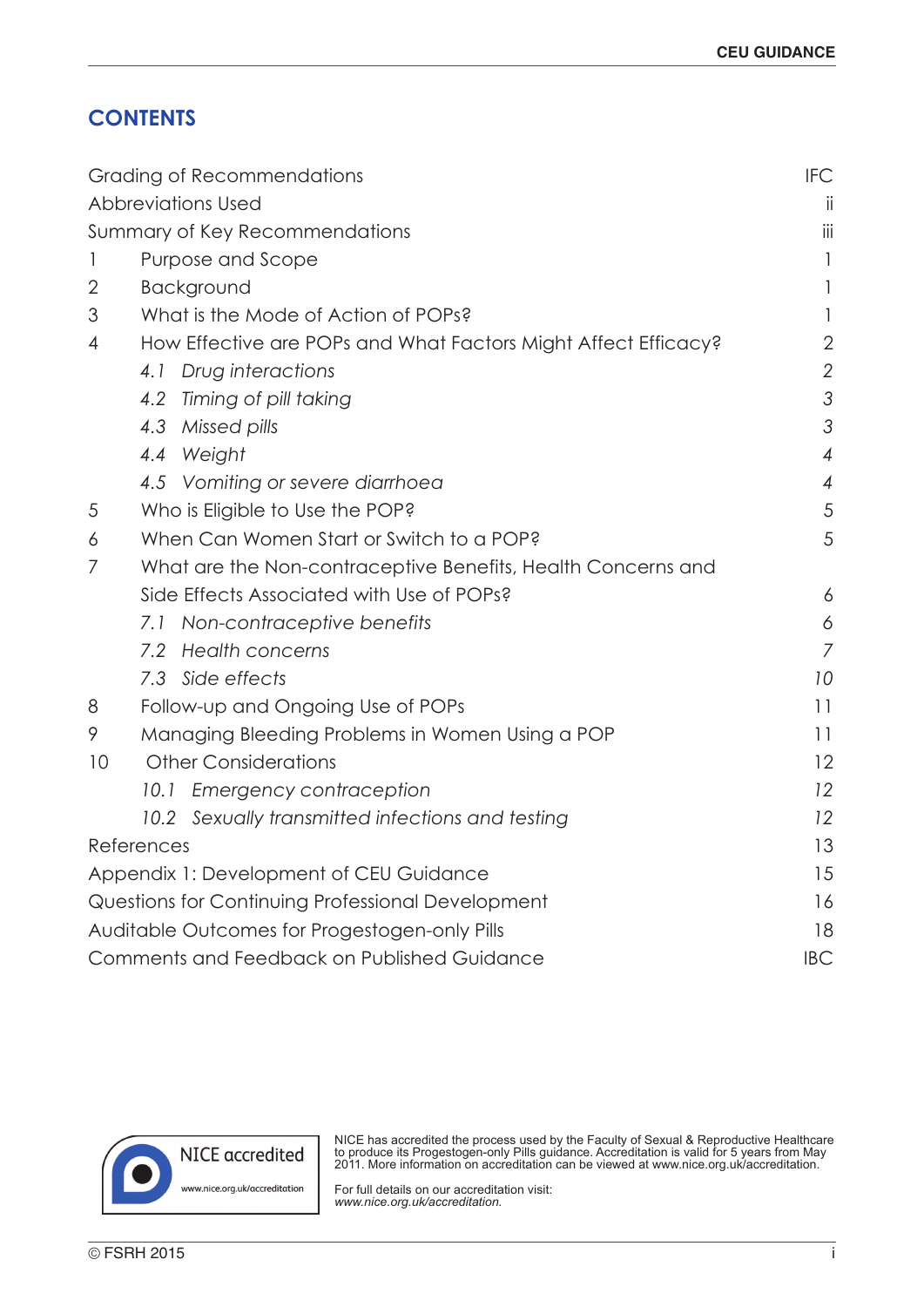# **ABBREVIATIONS USED**

| body mass index<br>BMI<br><b>CEU</b><br><b>Clinical Effectiveness Unit</b><br><b>CHC</b><br>combined hormonal contraceptive/contraception<br>Cl<br>confidence interval<br>COC<br>combined oral contraceptive/contraception<br>Cu-IUD<br>copper intrauterine device<br><b>DSG</b><br>desogestrel<br>EC<br>emergency contraception<br><b>EE</b><br>ethinylestradiol<br><b>FSH</b><br>follicle-stimulating hormone<br><b>FSRH</b><br>Faculty of Sexual & Reproductive Healthcare<br><b>HIV</b><br>human immunodeficiency virus<br><b>HRT</b><br>hormone replacement therapy<br>intramuscular<br><b>IM</b><br>IU<br>international unit<br><b>LAM</b><br>lactational amenorrhoea method<br><b>LNG</b><br>levonorgestrel<br>LNG-IUS<br>levonorgestrel intrauterine system<br>norethisterone<br><b>NET</b><br>norethisterone enantate<br><b>NET-EN</b><br><b>POP</b><br>progestogen-only pill<br><b>RCT</b><br>randomised controlled trial<br>SC<br>subcutaneous<br><b>SPC</b><br><b>Summary of Product Characteristics</b><br><b>STI</b><br>sexually transmitted infection<br><b>UKMEC</b><br>UK Medical Eligibility Criteria for Contraceptive Use<br>ulipristal acetate<br><b>UPA</b><br><b>UPSI</b><br>unprotected sexual intercourse<br><b>USMEC</b><br>US Medical Eligibility Criteria for Contraceptive Use<br><b>VTE</b><br>venous thromboembolism<br><b>WHOMEC</b><br>World Health Organization Medical Eligibility Criteria for<br>Contraceptive Use |  |
|---------------------------------------------------------------------------------------------------------------------------------------------------------------------------------------------------------------------------------------------------------------------------------------------------------------------------------------------------------------------------------------------------------------------------------------------------------------------------------------------------------------------------------------------------------------------------------------------------------------------------------------------------------------------------------------------------------------------------------------------------------------------------------------------------------------------------------------------------------------------------------------------------------------------------------------------------------------------------------------------------------------------------------------------------------------------------------------------------------------------------------------------------------------------------------------------------------------------------------------------------------------------------------------------------------------------------------------------------------------------------------------------------------------------------------------------------------|--|
|---------------------------------------------------------------------------------------------------------------------------------------------------------------------------------------------------------------------------------------------------------------------------------------------------------------------------------------------------------------------------------------------------------------------------------------------------------------------------------------------------------------------------------------------------------------------------------------------------------------------------------------------------------------------------------------------------------------------------------------------------------------------------------------------------------------------------------------------------------------------------------------------------------------------------------------------------------------------------------------------------------------------------------------------------------------------------------------------------------------------------------------------------------------------------------------------------------------------------------------------------------------------------------------------------------------------------------------------------------------------------------------------------------------------------------------------------------|--|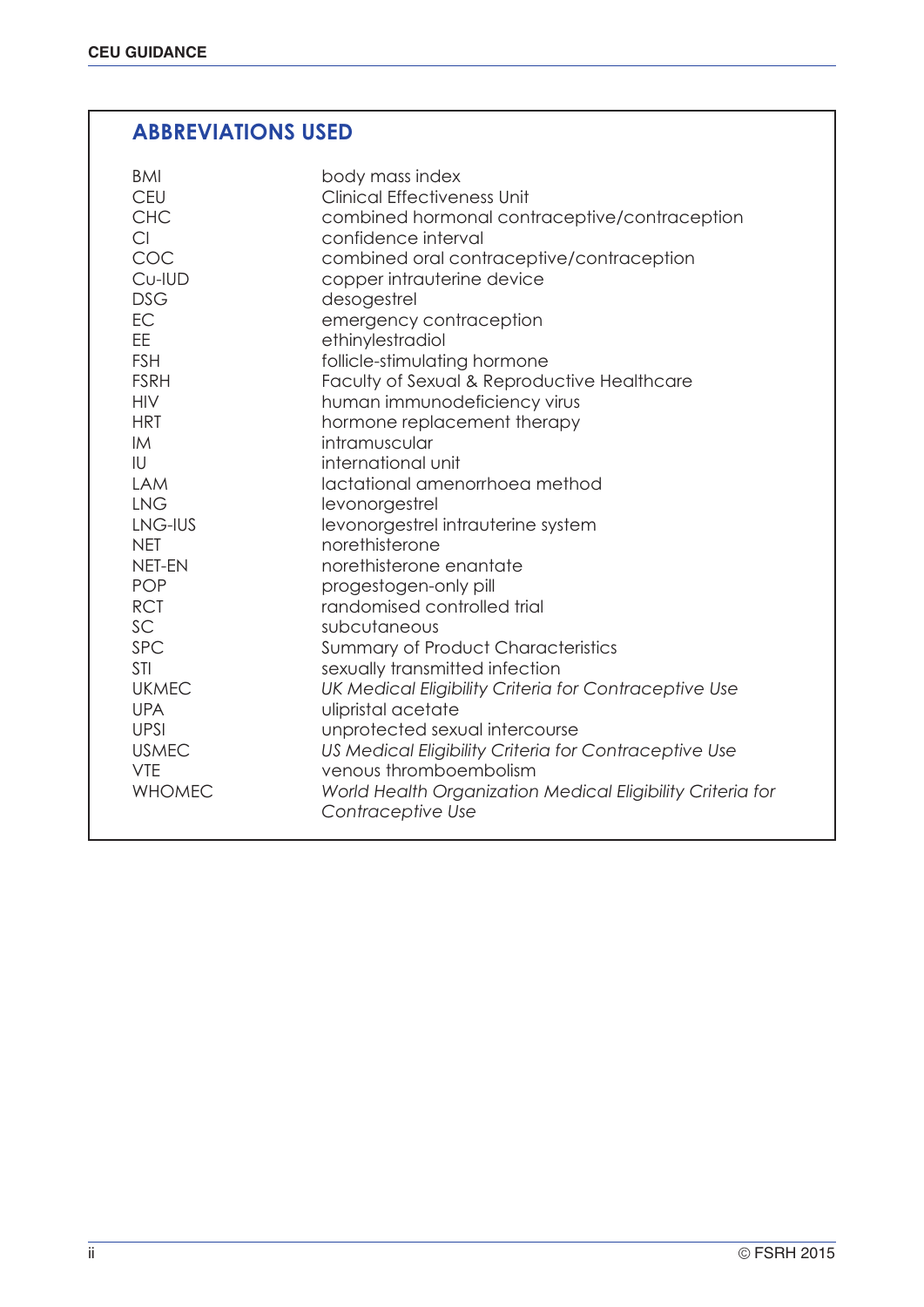# **SUMMARY OF KEY RECOMMENDATIONS**

# **Factors affecting efficacy**

- If used consistently and correctly, progestogen-only pills (POPs) are more than 99% effective. **C**
- POP users taking enzyme-inducing drugs should be advised to switch to the **C** progestogen-only injectable or intrauterine contraception. For short durations of enzyme-inducing treatment (<2 months) women can continue the POP providing they use additional precautions during treatment and for 28 days afterwards. Women wishing to start the POP after stopping enzyme-inducing drugs should be advised to use condoms until 28 days after the last dose of enzyme-inducing drug.
- Desogestrel (DSG) pills may have potential benefits over traditional POPs because ✓ ovulation is inhibited in up to 97% of cycles and they have a 12-hour window for missed pills.
- Women should be advised that regular pill taking is required for efficacy and to take the pill at a time of day that will best suit them to promote adherence. ✓
- Available evidence has not shown an increased risk of pregnancy in POP users with a **C** heavier body weight or a higher body mass index. There is insufficient evidence to support a dose of more than one pill per day for women who are heavy or overweight.
- If a woman vomits within 2 hours of pill taking, another pill should be taken as soon as **C** possible. If the subsequent pill is missed, additional precautions are required until 48 hours after pill taking has been resumed.

# **Eligibility**

Few medical conditions restrict the use of the POP. Health professionals should be familiar with the most up-to-date *UK Medical Eligibility Criteria for Contraceptive Use* (UKMEC). ✓

# **Health benefits and concerns**

- The DSG pill may offer some benefits in the management of dysmenorrhoea. **C**
- The limited available evidence does not support an association between cardiovascular disease and use of a POP. **B**
- The available evidence does not support an association between breast cancer and **C**use of a POP. However, due to the limited available evidence, an increased risk cannot be completely excluded. Any increased risk is likely to be small and to reduce with time after stopping.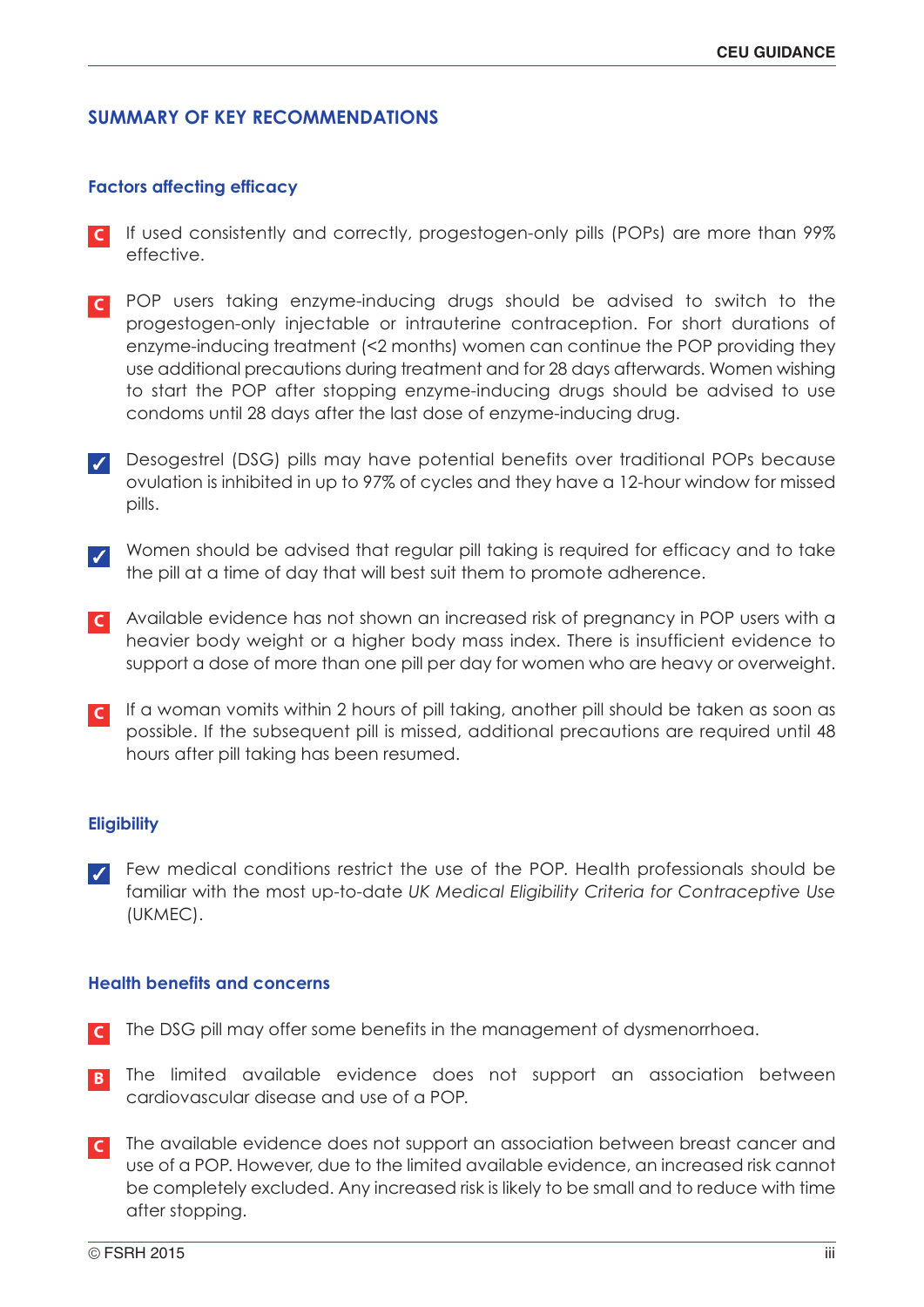## **Health benefits and concerns**

- Mood changes have been reported in women using the POP but there is no evidence of a causal association between use and mood changes or depression. **C**
- While the overall risk of pregnancy is reduced with use of traditional POPs, around 1 in **B** 10 pregnancies that do occur may be ectopic.
- **B** There is no evidence suggesting a delay in return of fertility following discontinuation of a POP; therefore if pregnancy is not desired, other contraceptive methods should be used immediately following discontinuation of the POP.

# **Side effects**

- Changes in bleeding patterns associated with the POP are common and women should be informed about such changes. **C**
- Studies investigating the effects of POP on libido are lacking and therefore a possible effect cannot be excluded; however, no association has yet been demonstrated. **C**
- Evidence does not support a causal association between POP use and weight change. **C**

# **Follow-up and ongoing use**

- Women may be given up to a 12-month supply of POPs at their first and follow-up visits. Follow-up should be tailored to the individual woman, who should be advised to return at any time if problems arise. ✓
- The POP can be used until the age of 55 years when natural loss of fertility can be assumed for most women. Alternatively, if they are aged over 50 years and amenorrhoeic they can continue using a POP and have FSH concentrations tested on two occasions 6 weeks apart. If both FSH measurements are >30 IU/l this is suggestive of ovarian failure and they should continue with a POP or barrier method for one further year. ✓
- There is no evidence that changing the type and dose of POPs will improve bleeding but it may help some individuals. ✓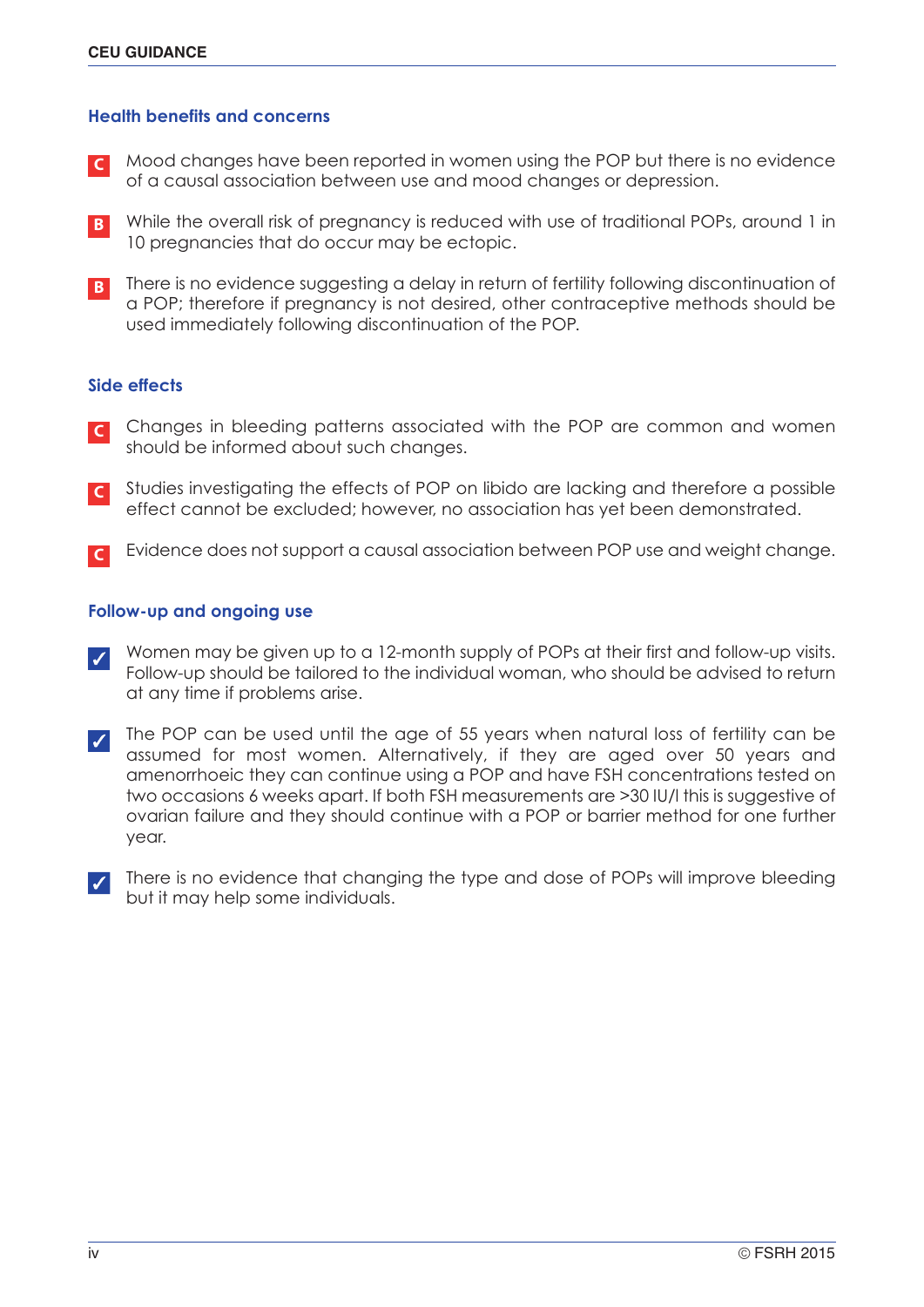

# **Faculty of Sexual & Reproductive Healthcare Clinical Effectiveness Unit**

*A unit funded by the FSRH and supported by NHS Greater Glasgow & Clyde to provide guidance on evidence-based practice*

# **FSRH Guidance (March 2015, updated April 2019)**

# **Progestogen-only Pills**

(Revision due by March 2020)

# **1 Purpose and Scope**

This guidance provides evidence-based recommendations and good practice points on use of the progestogen-only pill (POP). It is intended for any health professional or service providing contraception or contraceptive advice in the UK. The document updates and replaces Faculty of Sexual & Reproductive Healthcare (FSRH) clinical guidance *Progestogen-only Pills* published in 2009.<sup>1</sup> The main changes from the previous guidance include:

- Some eligibility criteria have changed since *UK Medical Eligibility Criteria for Contraceptive Use* (UKMEC) was updated in 20092
- Changes to advice on switching between contraceptive methods
- Ethynodiol diacetate (Femulen®) POP has been discontinued
- Several generic bioequivalent desogestrel (DSG) pill products are now available (see section 2).

POPs containing levonorgestrel (LNG) or norethisterone (NET) will be referred to in this guidance as *traditional* POPs. DSG pills will be named specifically where relevant.

The recommendations included in this document should be used to guide clinical practice; however, they are not intended to serve alone as a standard of medical care or to replace clinical judgement in the management of individual cases. A key to the Grading of Recommendations, based on levels of evidence, is provided on the inside front cover of this document. Details of the methods used by the Clinical Effectiveness Unit (CEU) in developing this guidance are outlined in Appendix 1 and in the CEU section of the FSRH website (www.fsrh.org).

# **2 Background**

POPs are taken daily with no pill-free interval. For effectiveness, the POP should be taken at or around the same time each day (see section 4.2). POPs currently available in the UK contain either NET 350 µg (Micronor®, Noriday®), LNG 30 µg (Norgeston®) or DSG 75 µg (Cerazette® and other branded generic products).

# **3 What is the Mode of Action of POPs?**

The POP has several independent modes of action that contribute to its contraceptive effect.<sup>3</sup> POPs increase the volume and viscosity of cervical mucus preventing sperm penetration into the upper reproductive tract.<sup>3</sup> This change occurs soon after starting a POP and it is advised that 2 days of pill taking is sufficient to achieve this element of contraceptive protection. However, the contraceptive effect provided by changes to cervical mucus is also short-lived,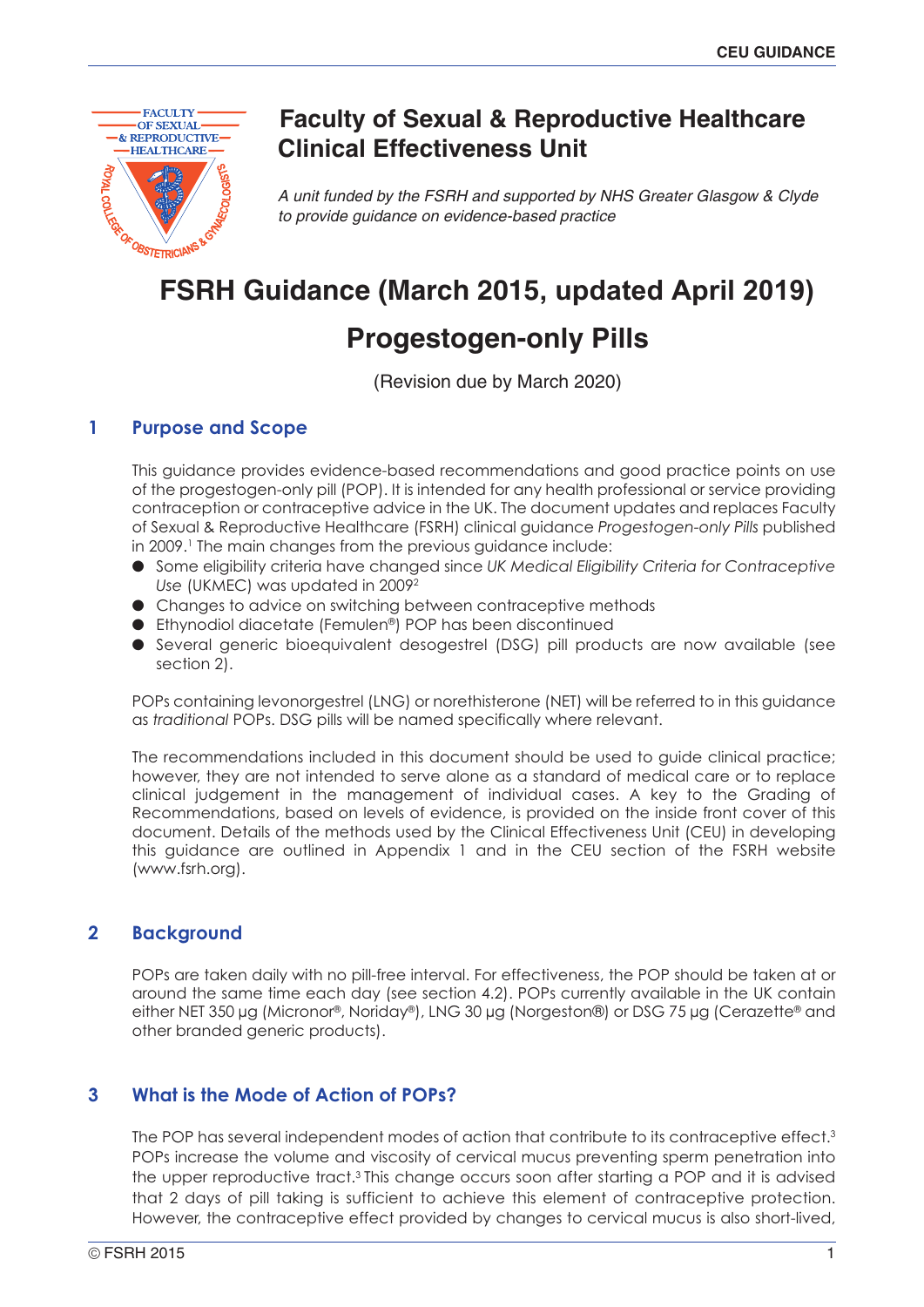unless maintained by regular pill taking.<sup>3</sup> It has been estimated that full protection conferred via cervical mucus may last for less than 24 hours. 3

POPs can also act to suppress ovulation.<sup>3</sup> The extent to which this occurs is variable; for example, up to 60% of cycles in women using an LNG pill are anovulatory, whereas ovulation is suppressed in up to 97% of cycles in women using the DSG pill. 4,5

Other modes of action include endometrial changes that hinder implantation, and reduction in cilia activity in the fallopian tube that slows the passage of an ovum. $^3$ 

# **4 How Effective are POPs and What Factors Might Affect Efficacy?**

A comparative trial of the DSG versus LNG-only pill reported an overall failure rate for the LNG pill of 1.55 per 100 woman-years [95% confidence interval (CI) 0.422–3.963] and for the DSG pill 0.41 per 100 woman-years (95% CI 0.085–1.204). The failure rates were not found to be significantly different<sup>6</sup> but the study was not powered to detect differences in efficacy and around one-third of women were breastfeeding at the time of initiation. <sup>6</sup> After excluding those women who were breastfeeding, the reported Pearl indices [for those who were switching from a combined oral contraceptive (COC) or starters (not breastfeeding or switching)] were 1.41 (95% CI 0.290–4.116) and 0.17 (95% CI 0.004–0.928) for the LNG and DSG pills, respectively. 6

A Cochrane Review<sup>7</sup> of six trials concluded that there were inadequate data from randomised controlled trials (RCTs) to compare POPs with one another or with combined hormonal contraceptives (CHCs). The review also indicated that because of low fertility during breastfeeding, any potential improved efficacy associated with the DSG pill might be confined to non-breastfeeding women.

Theoretically the DSG pill may be expected to be more effective than traditional POPs, especially with typical use, because ovulation is suppressed more consistently and it has a longer missed pill window (see section 4.3).

# **C** If used consistently and correctly, POPs are more than 99% effective.

## **4.1 Drug interactions**

Drugs that induce cytochrome P450 enzymes have the potential to decrease the efficacy of POPs by increasing the metabolism of progestogens. FSRH guidance on *Drug Interactions with Hormonal Contraception*<sup>8</sup> advises that ideally women using enzyme-inducing drugs should be advised to switch to a method for which the contraceptive efficacy is unaffected by such drugs (i.e. the progestogen-only injectable or intrauterine contraception). Women using enzymeinducing drugs for durations of 2 months or less can be given the option of continuing with their method in addition to using condoms during treatment and for 28 days afterwards. <sup>8</sup> If a woman has recently stopped these medications and wishes to start the POP, she should be advised to use condoms until 28 days after the last dose of enzyme-inducing drugs. 8

**C** POP users taking enzyme-inducing drugs should be advised to switch to the progestogen-only injectable or intrauterine contraception. For short durations of enzyme-inducing treatment (<2 months) women can continue the POP providing they use additional precautions during treatment and for 28 days afterwards. Women wishing to start the POP after stopping enzyme-inducing drugs should be advised to use condoms until 28 days after the last dose of enzyme-inducing drug.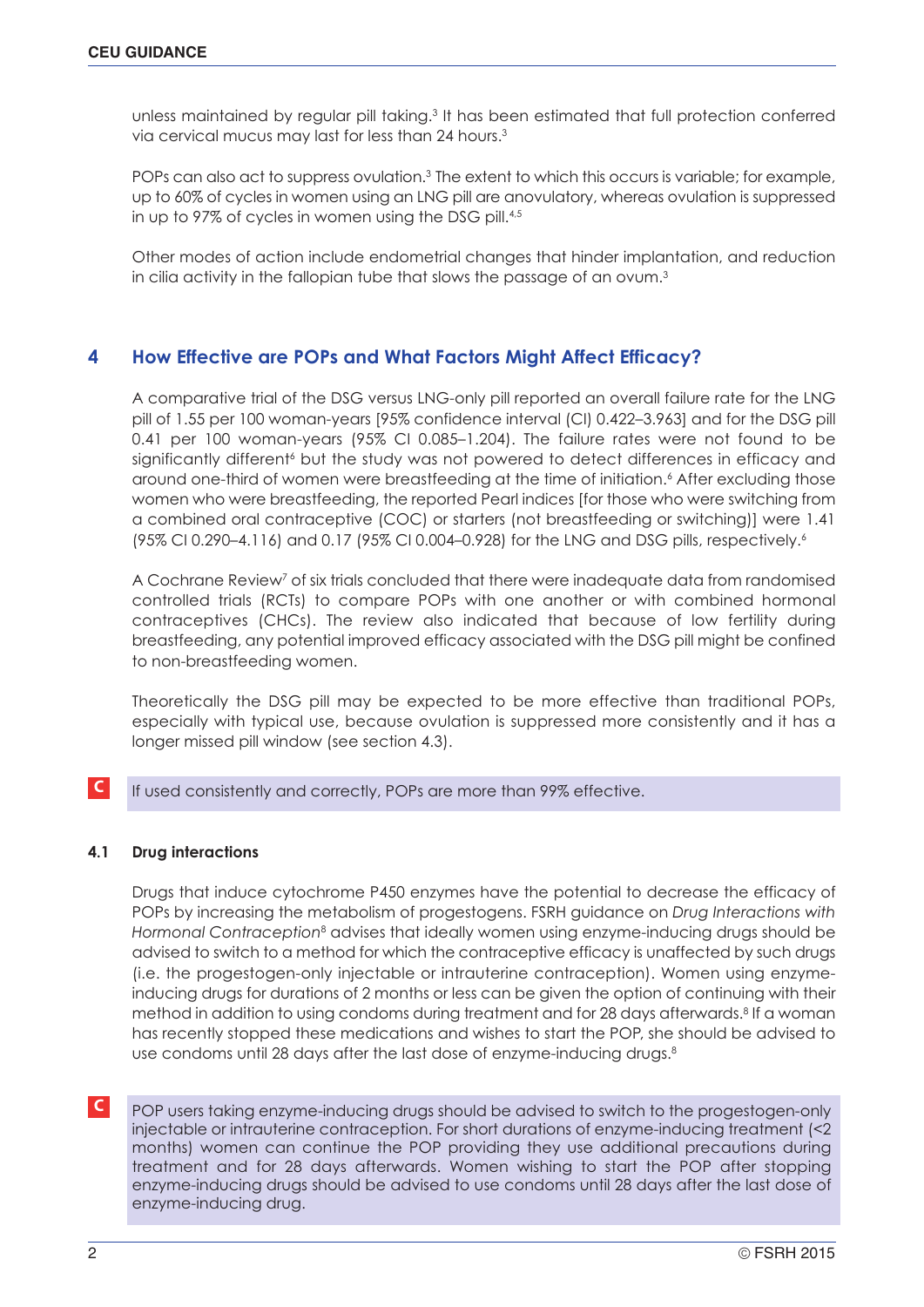### **4.2 Timing of pill taking**

It is important that the POP is taken at the same time each day to ensure maximal efficacy. Advice regarding the timing of pill taking should be individualised to suit a woman's lifestyle and facilitate adherence.

#### **4.3 Missed pills**

Traditional POPs only suppress ovulation in approximately 50% of cycles. Therefore if more than 27 hours have elapsed between pills there is a risk that the contraceptive effect of the cervical mucus will be lost and additional precautions will be required to avoid pregnancy. However, ovulation suppression is maintained in DSG pill users who take their pills up to 12 hours late.<sup>9</sup> Figure 1 outlines advice for women when a POP is late or missed.

During regular POP use cervical mucus changes prevent sperm penetration into the upper genital tract and sperm in the lower genital tract do not survive for more than a few hours. Therefore sex that occurs before a missed pill does not present a risk of pregnancy and emergency contraception (EC) would not be required.

■ DSG pills may have potential benefits over traditional POPs because ovulation is inhibited in up to 97% of cycles and they have a 12-hour window for missed pills.

 $\checkmark$  Women should be advised that regular pill taking is required for efficacy and to take the pill at a time of day that will best suit them to promote adherence.



**Figure 1** Faculty of Sexual & Reproductive Healthcare advice for women when a progestogen-only pill (POP) is late or missed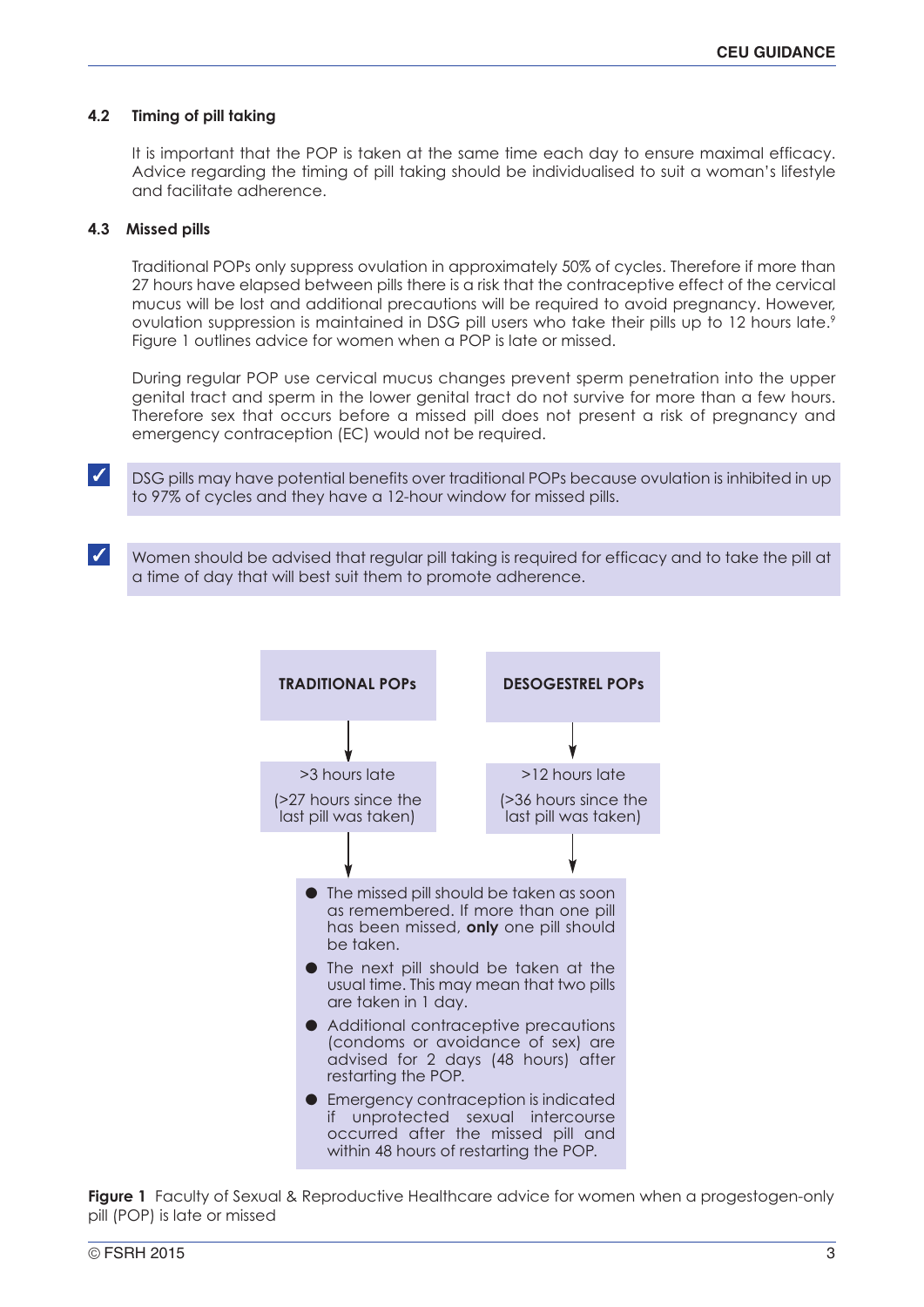# **4.4 Weight**

There is a lack of available data on POP efficacy and body weight. Studies of other contraceptive methods<sup>10-12</sup> have shown lower contraceptive serum levels with increasing body weight and body mass index (BMI), although no reduction in efficacy has yet been demonstrated.

Data from a small preliminary *in* vitro study of 16 women<sup>13</sup> found that a single tablet of LNG 30 μg (*n*=8) or NET 350 μg (*n*=8) prevented sperm migration in cervical mucus about 12 hours after ingestion. Three women, all of whom weighed over 75 kg and had a BMI > 35 kg/m<sup>2</sup>, showed no significant changes to their cervical mucus; two following LNG and one following NET.<sup>13</sup> As the study<sup>13</sup> only examined the impact of a single dose, further evidence is required before conclusions can be drawn about the impact of weight or BMI on the cervical mucus effect.

An observational study found no association between body weight and accidental pregnancy in traditional POP users. <sup>14</sup> However, the authors acknowledged that the study was underpowered to detect a relationship. The CEU is not aware of any studies that have examined the effectiveness of the DSG pill in women of differing weights or BMIs.

A comparative study examining inhibition of ovulation with use of the DSG pill compared to a LNG pill reported that ovulation was suppressed in all but 1/59 cycles. The weight range of the women in the DSG group was 46–78 kg, <sup>4</sup> suggesting that the DSG pill is effective in women up to this weight. Some 16/57 LNG cycles were ovulatory, and women in this group weighed between 50 and 91 kg. No analysis was carried out by weight.

The Summary of Product Characteristics (SPC) for POPs<sup>15-17</sup> does not advise dose adjustments based on weight. Therefore, in the absence of any evidence to suggest otherwise, the CEU would advise the licensed use of one pill per day, even in women with a BMI >30 kg/m2.

There is currently no UK guidance on the use of oral contraceptives in women who have undergone bariatric surgery for obesity. *US Medical Eligibility Criteria for Contraceptive Use* (USMEC) guidelines suggest that restrictive procedures that decrease the storage capacity of the stomach (e.g. vertical banded gastroplasty, laparoscopic adjustable gastric band or laparoscopic sleeve gastrectomy) are conditions for which there is no restriction of the use of oral contraceptives such as the POP (USMEC 1). <sup>18</sup> However for procedures that decrease the absorption of nutrients and calories by shortening the functional length of the small intestine (e.g. Roux-en-Y gastric bypass or biliopancreatic diversion), the theoretical or proven risks usually outweigh the advantages of using the method (USMEC 3). 18

**C** Available evidence has not shown an increased risk of pregnancy in POP users with a heavier body weight or a higher BMI. There is insufficient evidence to support a dose of more than one pill per day in women who are heavy or overweight.

## **4.5 Vomiting or severe diarrhoea**

Women who vomit within 2 hours of taking a POP should be advised to take another pill as soon as possible.<sup>19</sup> If this means that the subsequent pill is taken more than 3 hours late (12 hours for a DSG pill) then the missed pill rules for POP should be followed. This would also apply if a woman were to continue to vomit or have very severe watery diarrhoea.

**C** If a woman vomits within 2 hours of pill taking, another pill should be taken as soon as possible. If the subsequent pill is missed, additional precautions are required until 48 hours after pill taking has been resumed.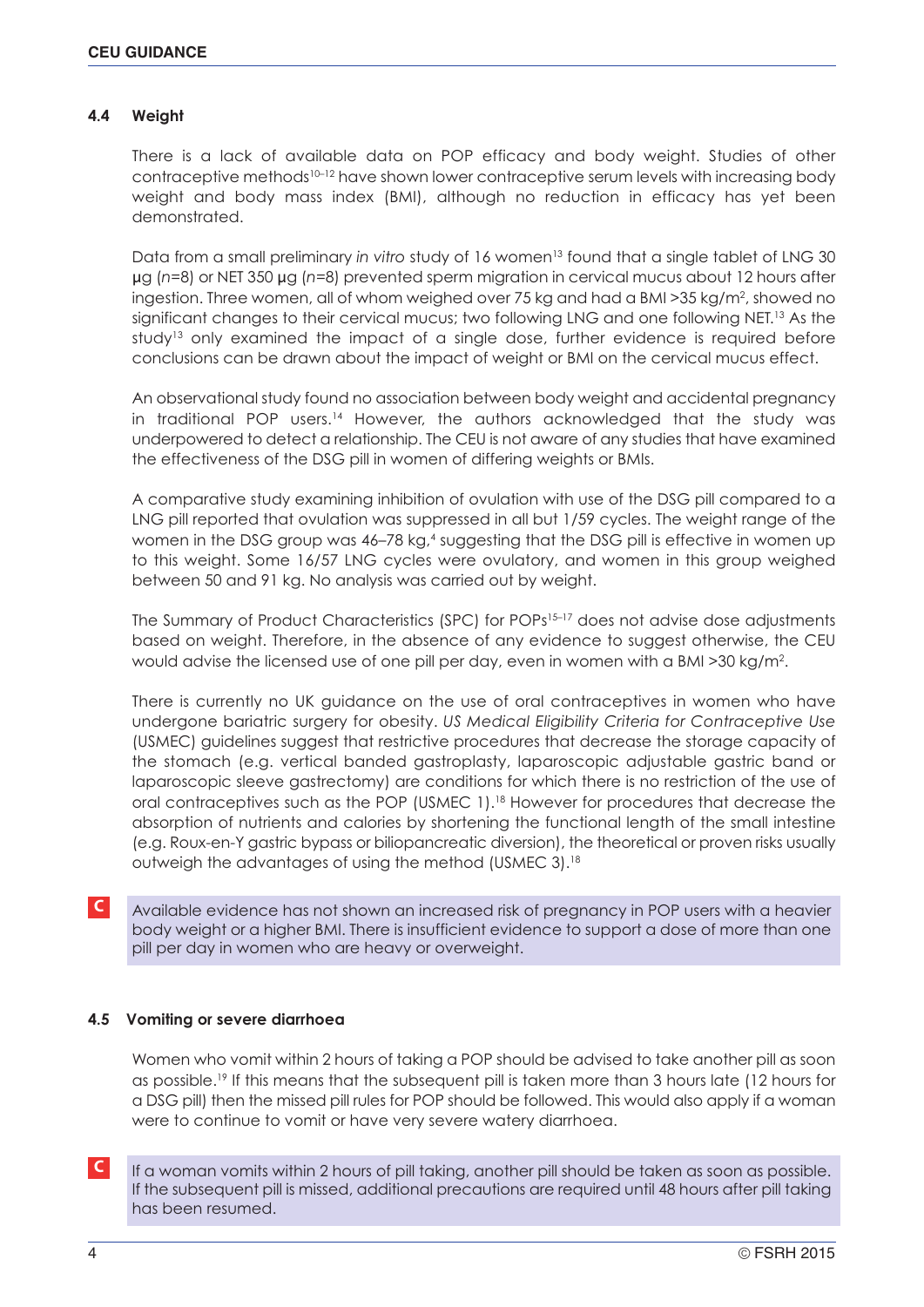# **5 Who is Eligible to Use the POP?**

Few medical conditions restrict the use of the POP. UKMEC $2$  provides evidence-based recommendations for the use of contraceptive methods in the presence of a range of medical conditions and social factors. Health professionals should refer to UKMEC (http://www.fsrh.org/pages/clinical\_guidance.asp) when assessing an individual's eligibility for any contraceptive, including the POP. Unless specifically stated, UKMEC does not consider multiple conditions. Assessing an individual's eligibility in the presence of multiple medical and social factors requires clinical judgement based on the evidence available. Table 1 outlines the UKMEC categories and definitions.

✓ Few medical conditions restrict the use of the POP. Health professionals should be familiar with the most up-to-date *UK Medical Eligibility Criteria for Contraceptive Use* (UKMEC).

# **6 When Can Women Start or Switch to a POP?**

The CEU supports starting the POP at any time during a woman's menstrual cycle providing a woman is not pregnant or at risk of pregnancy. Where pregnancy cannot be excluded, for example, following use of EC, the CEU supports starting the POP in certain circumstances, for example, if the woman is likely to continue to be at risk of pregnancy or unlikely to return. More detailed guidance is available in the FSRH guidance on *Quick Starting Contraception*. 20

Women can start the POP up to Day 5 of the menstrual cycle without the need for additional contraceptive precautions; thereafter 48 hours of additional precautions are required. When quick starting POP following a risk of pregnancy, a pregnancy test is advised no sooner than 3 weeks after the most recent episode of unprotected sexual intercourse (UPSI). When starting after either Day 5 of the menstrual cycle, Day 5 post-abortion, or Day 21 postpartum, consideration of EC and a pregnancy test ≥3 weeks after the most recent episode of UPSI may be required if there has been a risk of pregnancy.

There are no studies examining the maintenance of the contraceptive effect when switching from other methods of contraception to POPs. To ensure consistency with other FSRH recommendations, for example, starting advice, and other method-specific guidelines, the CEU recommends the advice outlined in Table 2 (advice may differ from the SPC for individual POPs).

| <b>UKMEC</b><br>Category | <b>Definition</b>                                                                                                                                                                                                                                                                                                                                                      |
|--------------------------|------------------------------------------------------------------------------------------------------------------------------------------------------------------------------------------------------------------------------------------------------------------------------------------------------------------------------------------------------------------------|
|                          | A condition for which there is no restriction for the use of the contraceptive method.                                                                                                                                                                                                                                                                                 |
| $\overline{2}$           | A condition for which the advantages of using the method generally outweigh the theoretical or<br>proven risks.                                                                                                                                                                                                                                                        |
| 3                        | A condition for which the theoretical or proven risks usually outweigh the advantages of using the<br>method. The provision of a method requires expert clinical judgement and/or referral to a specialist<br>contraceptive provider, since use of the method is not usually recommended unless other more<br>appropriate methods are not available or not acceptable. |
| 4                        | A condition which represents an unacceptable health risk if the method is used.                                                                                                                                                                                                                                                                                        |

**Table 1:** Summary of *UK Medical Eligibility Criteria for Contraceptive Use* (UKMEC) categories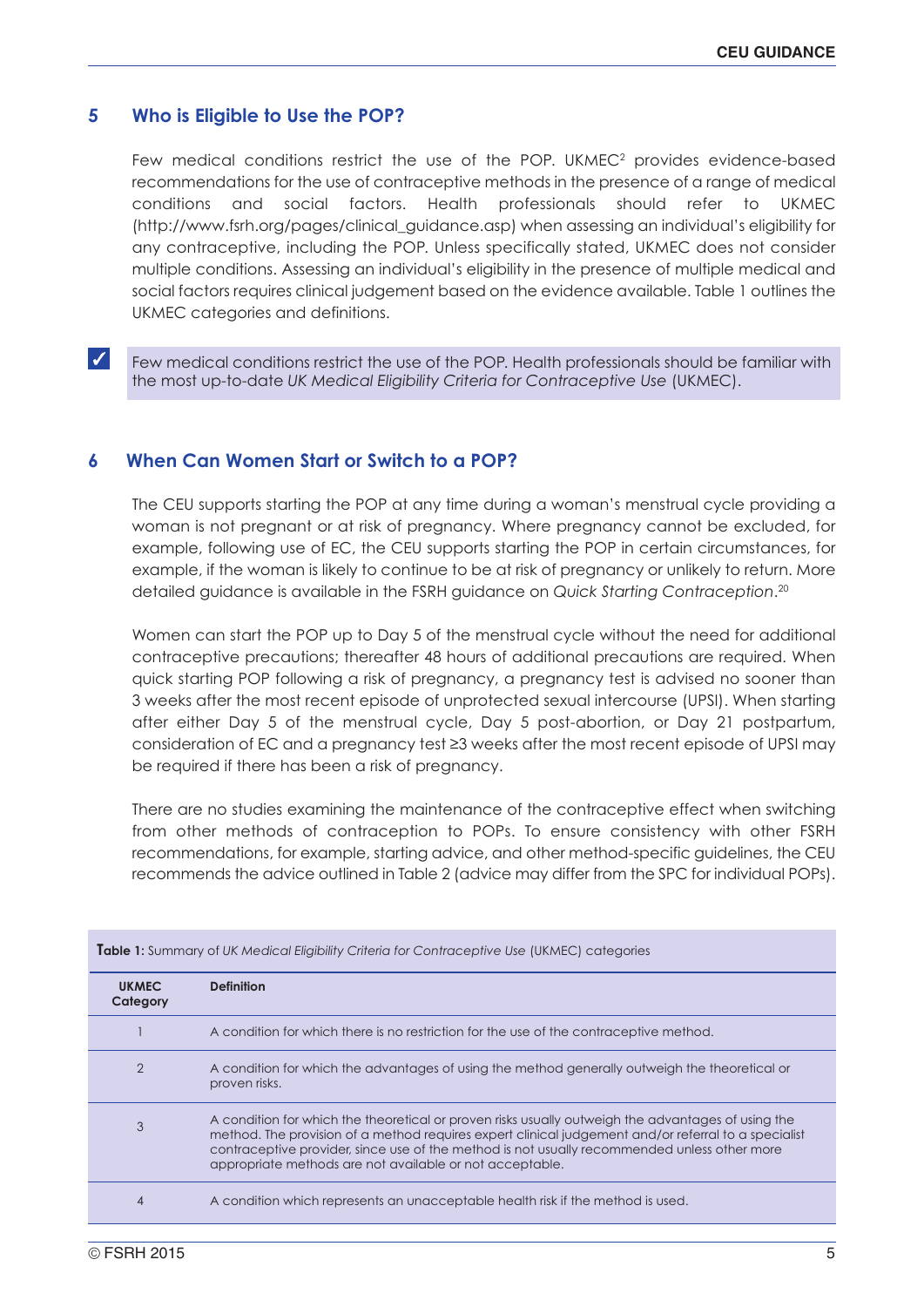| Circumstance                                        | <b>Timing of initiation</b>                                     | Need for additional<br>precautions         | Clarification                                                                                                                                                      |
|-----------------------------------------------------|-----------------------------------------------------------------|--------------------------------------------|--------------------------------------------------------------------------------------------------------------------------------------------------------------------|
| Women with menstrual<br>cycles                      | Day 1-5 of the<br>menstrual cycle                               | <b>No</b>                                  | It is advisable to check that the<br>woman's menstrual period is typical of<br>the woman's usual bleeding pattern in<br>terms of duration, heaviness and<br>timina |
|                                                     | After Day 5 of the<br>menstrual cycle                           | Yes $(48$ hours)                           | If there has been a risk of pregnancy<br>consider PT, EC and quick starting<br>(see below) <sup>b</sup>                                                            |
| Women who are<br>amenorrhoeic                       | At any time                                                     | Yes (48 hours)                             | PT prior to starting. If PT is negative but<br>UPSI in the last 21 days, consider EC,<br>quick start POP and repeat PT at 33<br>weeks.                             |
| Postpartum (breastfeeding<br>and non-breastfeeding) | Up to Day 21<br>postpartum                                      | <b>No</b>                                  | POP can be started at any time after<br>childbirth, including immediately after<br>delivery.                                                                       |
|                                                     | After Day 21<br>postpartum                                      | Yes (48 hours)<br>unless using LAM         | If there has been a risk of pregnancy<br>consider PT, EC and quick starting<br>(see below) <sup>b</sup>                                                            |
| Post first- or second-trimester<br>abortion         | Day $1-5^\circ$                                                 | <b>No</b>                                  | POP can be initiated after the first part<br>of a medical abortion <sup>21</sup> (please see<br>FSRH guideline Contraception After<br>Pregnancy)                   |
|                                                     | At any other time                                               | Yes (48 hours)                             | If there has been a risk of pregnancy<br>consider PT, EC and quick starting<br>(see below) <sup>b</sup>                                                            |
| Quick starting after oral EC <sup>b</sup>           | Immediately<br>after LNG EC<br>OR 5 days after<br><b>UPA EC</b> | Yes (until 48 hours<br>after starting POP) | Advise a pregnancy test no sooner than<br>3 weeks from last UPSI                                                                                                   |

Table 2: Faculty of Sexual & Reproductive Healthcare advice on starting the progestogen-only pill

<sup>a</sup>The FSRH advises that women should ideally start on the day or day after a first- or second-trimester abortion. <sup>b</sup>See FSRH guidance *Quick Starting Contraception*<sup>20</sup>

EC, emergency contraception; LAM, lactational amenorrhoea; LNG, levonorgestrel; POP, progestogen-only pill; PT, pregnancy test; UKMEC, UK Medical Eligibility Criteria for Contraceptive Use; UPA, ulipristal acetate; UPSI, unprotected sexual intercourse.

# **7 What are the Non-contraceptive Benefits, Health Concerns and Side Effects Associated with Use of POPs?**

#### **7.1 Non-contraceptive benefits**

#### *7.1.1 Dysmenorrhoea*

Suppression of ovulation via hormonal contraceptives, such as the DSG pill, may help to alleviate dysmenorrhoea and mid-cycle ovulatory pain. An observational study<sup>24</sup> found selfreported improvements in primary dysmenorrhoea amongst women who used the DSG pill for 12 weeks. There is limited evidence of improvement in pelvic pain and dysmenorrhoea in women with endometriosis who had surgery followed by 6 months of the DSG pill.<sup>25</sup>

**C** The DSG pill may offer some benefits in the management of dysmenorrhoea.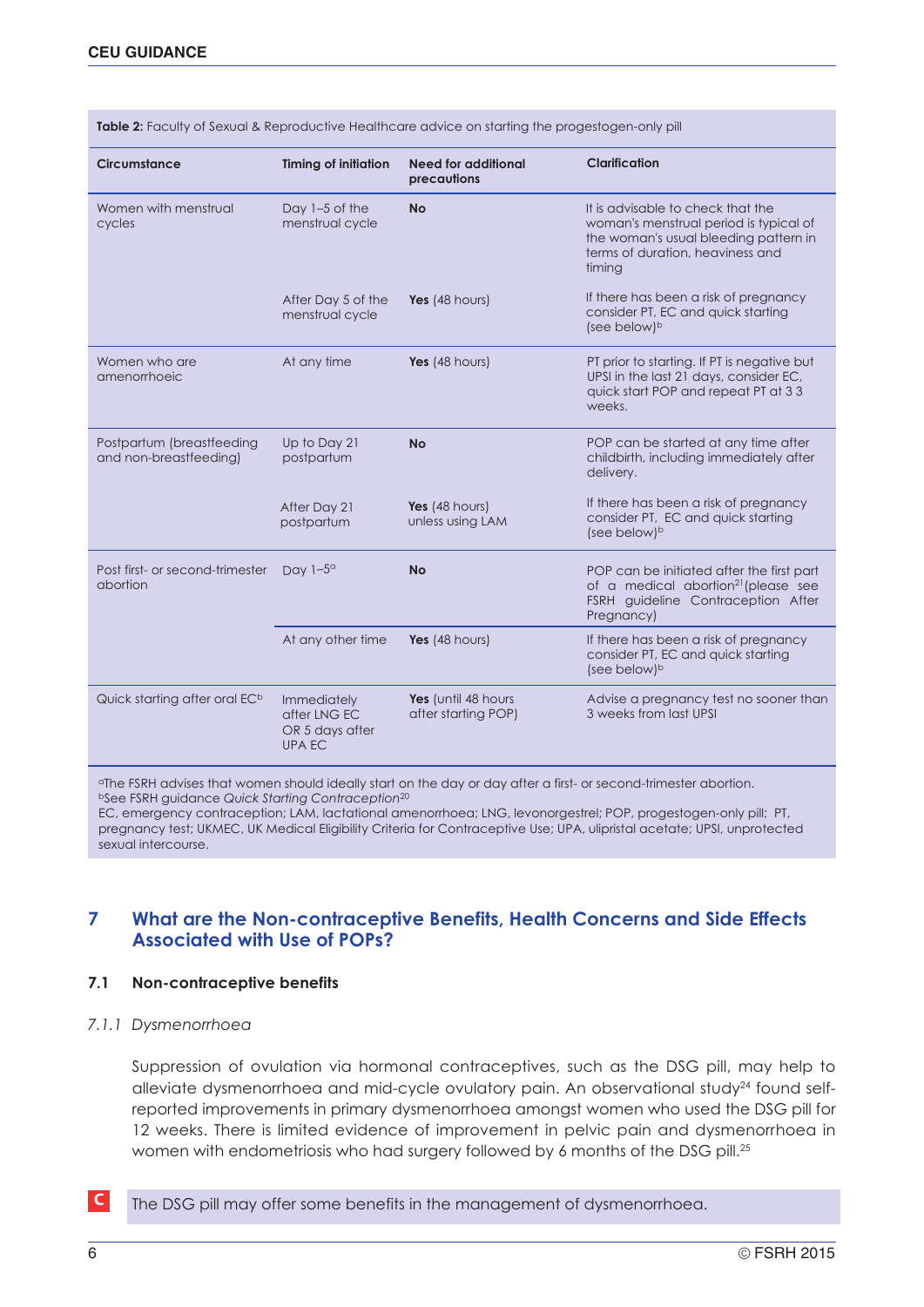# **7.2 Health concerns**

#### *7.2.1 Cardiovascular health*

Few studies have been large enough to evaluate the risk of venous thromboembolism (VTE) associated with use of progestogen-only contraceptives. However, the available evidence does not demonstrate an increased risk associated with the POP. 26–28

Theoretically there is a risk that some NET products could increase a woman's risk of VTE because of partial metabolism of NET and norethisterone acetate (NET-EN) to ethinylestradiol (EE).<sup>29,30</sup> However, conversion to EE has only been demonstrated at NET doses of 5 mg or more. As the NET-containing POP available in the UK contains only 350 µg, <sup>31</sup> any such risk is unlikely to apply.

Hypertension is a condition for which there is no restriction on the use of POPs. Even for women with vascular disease, the advantages of using a POP generally outweigh the theoretical or proven risks. <sup>2</sup> There is no evidence that POPs increase blood pressure. 3

The POP is generally appropriate for women with cardiac disease, and is useful as a bridging method while specialist advice is being sought about contraceptive options. 32

# **B** The limited available evidence does not support an association between cardiovascular disease and use of a POP.

#### *7.2.2 Breast cancer*

The annual risk of breast cancer rises with increasing age irrespective of hormone use. Due to the small numbers of women using progestogen-only methods in studies that have investigated the association between hormonal contraceptive use and breast cancer, data are limited on the risk associated with use of progestogen-only methods. <sup>33</sup> Any attributable risk is likely to be small and, as with combined methods, is likely to reduce with time after stopping. Current breast cancer is a condition which represents an unacceptable health risk for use of the POP (UKMEC 4). 2

**c** The available evidence does not support an association between breast cancer and use of a POP. However, due to the limited available evidence, an increased risk cannot be completely excluded. Any increased risk is likely to be small and to reduce with time after stopping.

## *7.2.3 Depression and mood change*

As with other forms of hormonal contraception, depression and mood change have been noted as possible undesirable effects associated with POP use within the SPCs. 15,17,34 Causality cannot be determined and the CEU found no direct evidence from studies to suggest a causal association. Depressive disorders are conditions for which there is no restriction on the use of a POP (UKMEC 1).<sup>2</sup>

# **C** Mood changes have been reported in women using the POP but there is no evidence of a causal association between use and mood changes or depression.

#### *7.2.4 Ectopic pregnancy*

The risk of ectopic pregnancy associated with a contraceptive method will be determined, in the first instance, by the ability of the method to prevent pregnancy, and subsequently by the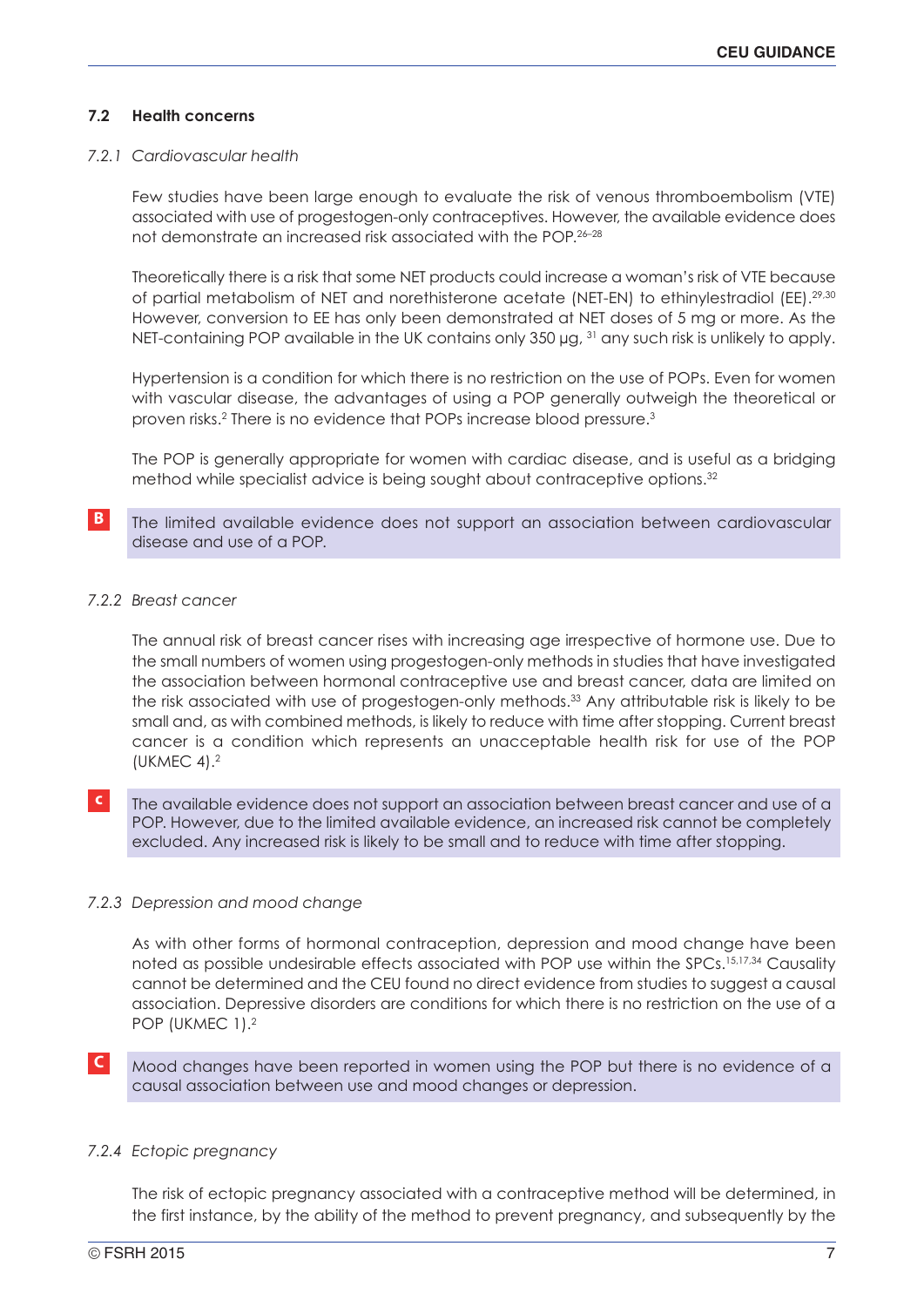proportion of ectopic pregnancies to intrauterine pregnancies that occur. Other factors may influence a woman's risk of ectopic pregnancy including age, smoking, and previous history of ectopic pregnancy.

The incidence of ectopic pregnancy associated with the POP is difficult to determine due to the small numbers of ectopic pregnancies that occur and the inability to adequately control for the necessary factors that may influence risk. Up to 10% of pregnancies that occur in traditional POP users may be ectopic. <sup>3</sup> Methods that suppress ovulation are likely to be associated with a lower overall rate of ectopic pregnancy than those that do not. Women should be informed of possible signs of ectopic pregnancy (e.g. lower abdominal pain or shoulder tip pain).

A previous history of ectopic pregnancy is a condition that does not place any restrictions on the use of POPs. 2

**B** While the overall risk of pregnancy is reduced with use of traditional POPs, around 1 in 10 pregnancies that do occur may be ectopic.

# *7.2.5 Headaches*

No good evidence was identified that investigated the influence of POP use on headache incidence. There are limited data on the effects of progestogen on migraine development but the available evidence does not suggest an increased risk of migraine associated with use of POPs.<sup>35</sup> Data from two small non-comparative retrospective studies<sup>36,37</sup> and one small noncomparative diary-based pilot study<sup>38</sup> have suggested that the DSG pill may confer some benefits to women who experience migraine by reducing the frequency36,38 and intensity of headaches,<sup>37</sup> thereby improving quality of life.<sup>36</sup>

Migraine is associated with an increased risk of ischaemic stroke. 39–41 However, as progestogenonly methods have not been shown to be associated with an increased risk of stroke, for women who have migraine with or without aura the advantages of using the POP generally outweigh the theoretical or proven risks (UKMEC 2). 2

## *7.2.6 Ovarian cysts/persistent ovarian follicles*

It is not uncommon for women using POPs to experience persistent ovarian follicles (ovarian cysts). <sup>3</sup> Benign ovarian tumours, including cysts, are a condition for which there is no restriction on the use of POPs (UKMEC 1). 2

## *7.2.7 Return of fertility*

Observational studies<sup>42–44</sup> have reported no delay in return of fertility after stopping a traditional POP. An RCT<sup>9</sup> found that after stopping the DSG pill, the average number of days to first ovulation was 17.2 (range 7–30) days. If women considering stopping a POP do not wish to conceive then another method of contraception is required immediately. Advice on switching between methods and the need for additional precautions can be found in Table 3.

**B** There is no evidence suggesting a delay in return of fertility following discontinuation of a POP; therefore if pregnancy is not desired, other contraceptive methods should be used immediately following discontinuation of the POP.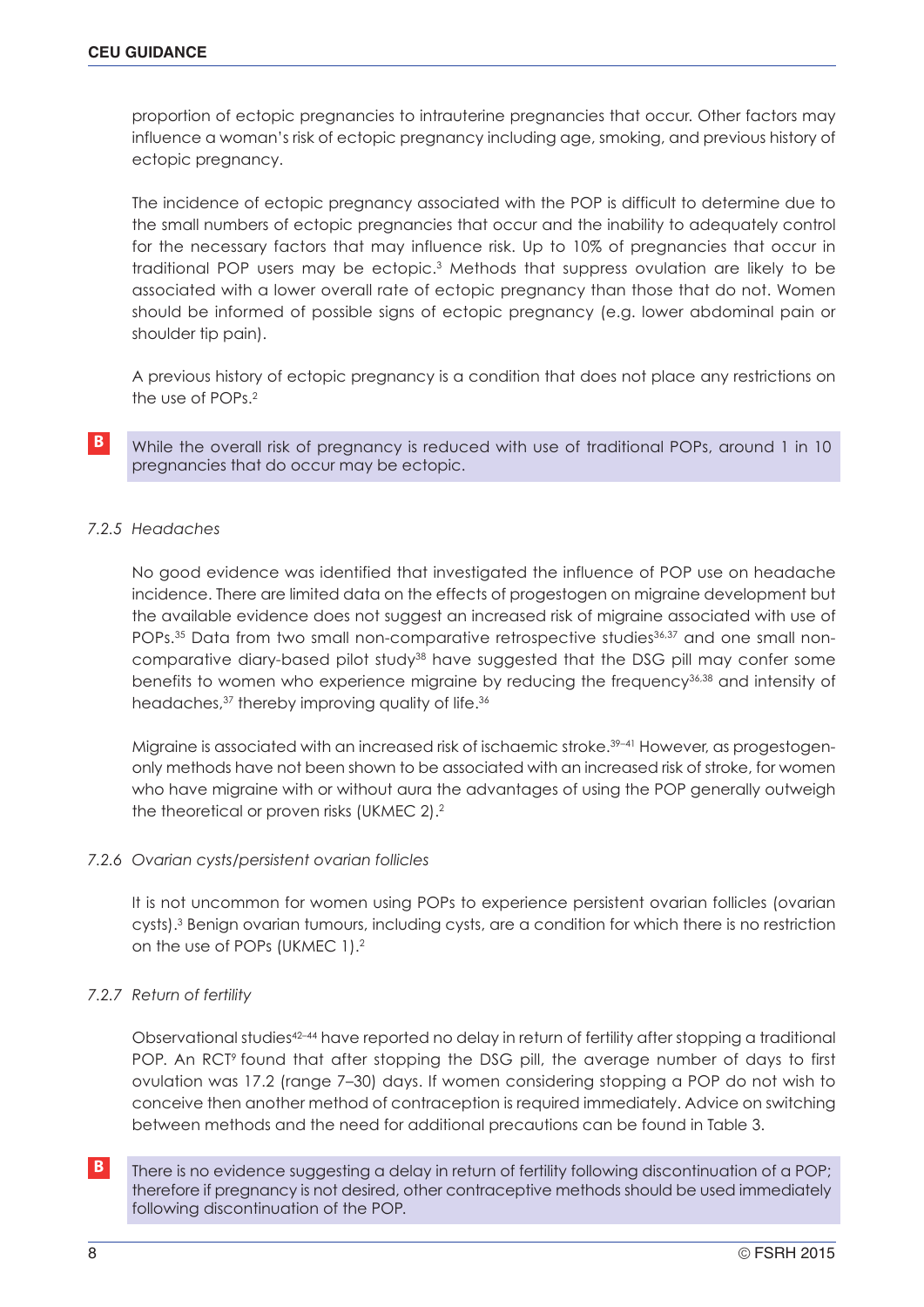| Table 3: Faculty of Sexual & Reproductive Healthcare advice on switching from another method of contraception to a<br>progestogen-only pill |                                                           |                                                                                                                                                                              |                                                                                                                                                      |  |
|---------------------------------------------------------------------------------------------------------------------------------------------|-----------------------------------------------------------|------------------------------------------------------------------------------------------------------------------------------------------------------------------------------|------------------------------------------------------------------------------------------------------------------------------------------------------|--|
| <b>Switching from</b>                                                                                                                       | <b>Timing of initiation</b>                               | <b>Need for additional</b><br>precautions after starting                                                                                                                     | <b>Additional information</b>                                                                                                                        |  |
| CHC (if taken correctly)                                                                                                                    | Day 1-2 of HFI                                            | <b>No</b>                                                                                                                                                                    | Day 1 is the optimal time to switch.                                                                                                                 |  |
|                                                                                                                                             | Day 3-7 of HFI<br>OR week 1<br>following HFI              | Yes (48 hours). If UPSI has<br>occurred after Day 3 of HFI<br>advise continuing the CHC<br>method for at least 7 days                                                        | If CHC cannot be continued, switch to<br>POP immediately and consider the<br>need for EC and PT                                                      |  |
|                                                                                                                                             | Week 2-3 of CHC<br><b>use</b>                             | No, providing the method<br>has been used consistently<br>and correctly (i.e. at least 7<br>consecutive pills taken or 7<br>days of patch or ring use<br>prior to switching) | There is evidence to suggest that<br>taking hormonally active pills for 7<br>consecutive days prevents ovulation<br>in the subsequent 7 days $^{23}$ |  |
| <b>Another POP</b>                                                                                                                          | At any time                                               | No                                                                                                                                                                           |                                                                                                                                                      |  |
| Progestogen-only implant                                                                                                                    | Up to 3 years<br>post-insertion                           | <b>No</b>                                                                                                                                                                    |                                                                                                                                                      |  |
|                                                                                                                                             | More than 3 years<br>post-insertion                       | Yes $(48$ hours)                                                                                                                                                             | Consider need for EC and PT if<br>pregnancy cannot be excluded                                                                                       |  |
| Progestogen-only injectable                                                                                                                 | $\leq$ 14 weeks post IM<br>or SC DMPA<br>injection        | <b>No</b>                                                                                                                                                                    |                                                                                                                                                      |  |
|                                                                                                                                             | >14 weeks since<br>last IM or SC<br><b>DMPA</b> injection | Yes $(48$ hours)                                                                                                                                                             | Consider need for EC and PT if<br>pregnancy cannot be excluded                                                                                       |  |
| LNG-IUS                                                                                                                                     | No UPSI in last 7<br>days                                 | <b>No</b> if (in date) IUS<br>continued for 2 days<br>Yes (48 hours) if IUS<br>removed or out of date                                                                        |                                                                                                                                                      |  |
|                                                                                                                                             | UPSI in last 7 days                                       | Yes, retain IUS for 7<br>days                                                                                                                                                | UPSI should be avoided for 7 days prior<br>to removal of IUS. Consider need for<br>EC and PT if pregnancy cannot be<br>excluded                      |  |
| Cu-IUD                                                                                                                                      | Day 1-5 of cycle                                          | <b>No</b>                                                                                                                                                                    |                                                                                                                                                      |  |
|                                                                                                                                             | After Day 5 of<br>cycle (no UPSI in<br>last 7 days)       | <b>No</b> if (in date) IUD<br>continued for 2 days<br>Yes (48 hours) if IUD<br>removed or out of date                                                                        |                                                                                                                                                      |  |
|                                                                                                                                             | After Day 5 of<br>cycle (UPSI in last<br>7 days)          | Yes, retain IUD for 7<br>days                                                                                                                                                | UPSI should be avoided for 7 days prior<br>to removal of an IUD. Consider need<br>for EC and PT if pregnancy cannot be<br>excluded                   |  |
| <b>Barrier methods</b>                                                                                                                      | Day 1-5 of cycle                                          | <b>No</b>                                                                                                                                                                    |                                                                                                                                                      |  |
|                                                                                                                                             | After Day 5 of<br>cycle                                   | Yes $(48$ hours)                                                                                                                                                             | Consider need for EC and PT if<br>pregnancy cannot be excluded                                                                                       |  |
| CHC, combined hormonal contraception; Cu-IUD, copper intrauterine device; DMPA, depot medroxyprogesterone                                   |                                                           |                                                                                                                                                                              |                                                                                                                                                      |  |

acetate; EC, emergency contraception; HFI, hormone free interval; IM, intramuscular; LNG-IUS, levonorgestrel intrauterine system; POP, progestogen-only pill; PT, pregnancy test; SC, subcutaneous; UPSI, unprotected sexual intercourse.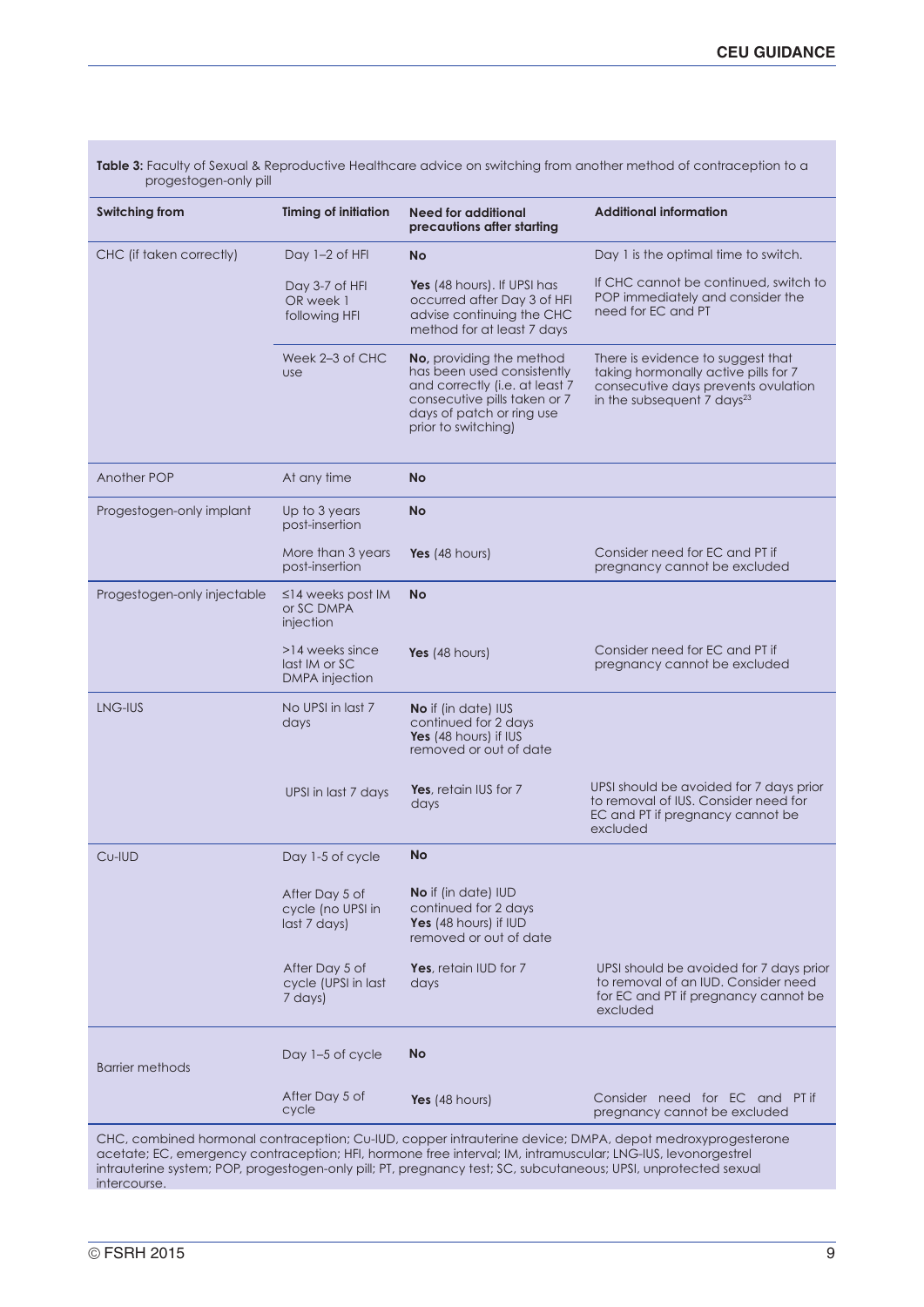# **7.3 Side effects**

# *7.3.1 Bleeding*

Altered bleeding patterns are a common reason given by women for stopping POPs.<sup>6,45-47</sup> Indeed almost half of POP users experience prolonged bleeding and up to 70% report breakthrough bleeding or spotting in one or more cycles.47 Bleeding patterns associated with POPs may depend upon the progestogen used, the dose at which it is given, the circulating endogenous estradiol concentrations, and ovulation. A comparative study<sup>6</sup> of DSG and LNG POPs reported that a variable pattern of bleeding was almost twice as common in DSG users than LNG users in the first reference period of 90 days. Bleeding problems decreased with increasing duration of use, and by the fourth reference period (1 year) almost 50% of DSG users had infrequent bleeding (1–2 bleeding/spotting episodes) or amenorrhoea, compared to 10% of the LNG users. The incidence of prolonged bleeding (a bleeding/spotting episode lasting for more than 14 days) and frequent bleeding amongst DSG users (>6 bleeding/spotting episodes) also decreased with increasing duration of use.<sup>6</sup>

As a guide, women considering DSG-only contraception can be advised that after 12 months of use, over a 3-month period<sup>6</sup> approximately:

- 5 in 10 women can expect to be amenorrhoeic or have infrequent bleeding
- 4 in 10 women can expect to have 3–5 bleeding spotting/episodes (regular)
- 1 in 10 women can expect >6 bleeding/spotting episodes (frequent bleeding).
- In addition:
- 2 in 10 women will experience bleeding/spotting episode lasting >14 days (prolonged bleeding).

Traditional POP users can be advised that frequent and irregular bleeding are common, while prolonged bleeding and amenorrhea are less likely.

Discontinuation rates of POPs may be influenced by the type or changes in bleeding patterns and individual and cultural acceptability of such changes. Informing women about the likelihood of changes to bleeding changes may help reduce discontinuation rates.<sup>3,45</sup> Other causes of bleeding should always be considered, particularly where there is a sudden change in bleeding pattern for an established user (see section 9).

**C** Changes in bleeding patterns associated with the POP are common and women should be informed about such changes.

# *7.3.2 Libido*

Decreased libido is listed in the SPCs of DSG POPs as a commonly reported (≥1/100) adverse reaction reported in clinical trials.<sup>17,48</sup> The SPCs for other POPs also mention libido changes (both decreased and increased).34,49

Establishing causation is difficult given the subjective nature of sexual interest and the multitude of factors that may influence it.

Studies looking specifically at the impact of the POP on libido are lacking. A placebo-controlled double-blind study<sup>50</sup> investigating the effects of steroidal contraception on well-being and libido reported no negative effects in women using a LNG POP.

**C** Studies investigating the effects of POP on libido are lacking and therefore a possible effect cannot be excluded; however, no association has yet been demonstrated.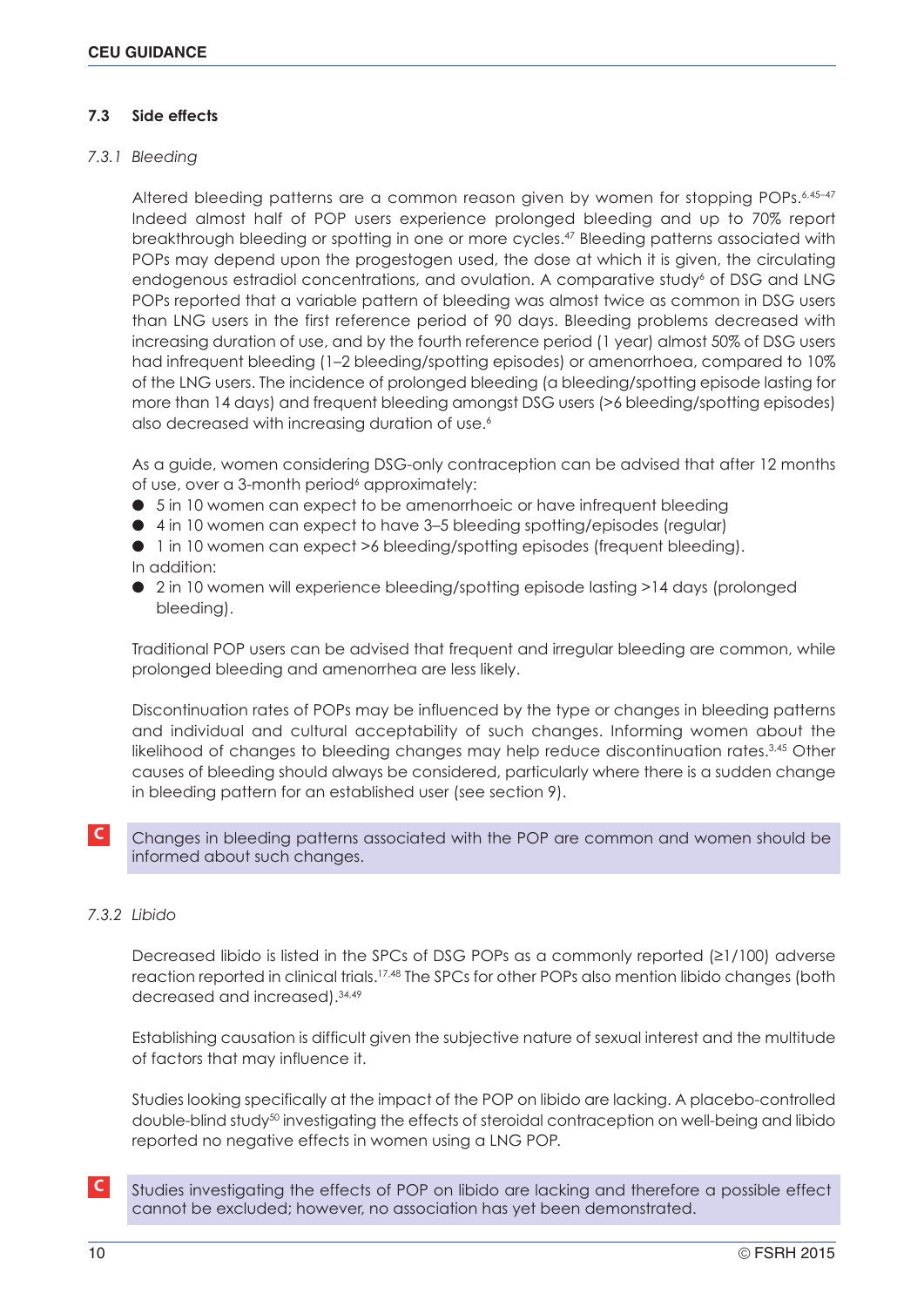#### *7.3.3 Weight change*

In women of reproductive age, minor weight fluctuation is common. Weight changes (both increases and decreases) have been reported with POP use.<sup>3</sup> However a Cochrane Review<sup>51</sup> of 16 RCTs, one of which examined a POP, reported limited evidence of weight gain amongst users of progestogen-only contraceptives; less than 2 kg over 12 months in most studies. Whilst there is a paucity of evidence relating to the POP, the available evidence does not support a causal association between POP use and weight change.<sup>51</sup>

**C** Evidence does not support a causal association between POP use and weight change.

# **8 Follow-up and Ongoing Use of POPs**

Women can be offered up to 12 months' supply of POP at their first and subsequent visits. Followup can be tailored to an individual woman and return appointments can be made at any time if she experiences any problems or has any concerns. A review should seek to identify any adherence issues, bleeding patterns and any changes in medical, drug, family or sexual history. Consideration should be given to investigating any abnormal bleeding or changes in bleeding pattern.<sup>52</sup>

A woman can continue to use a POP until the age of 55 years when natural loss of fertility can be assumed for most women.<sup>53</sup>

Alternatively if an amenorrhoeic woman wishes to stop the POP before the age of 55 years, providing she is over the age of 50 years, follicle-stimulating hormone (FSH) concentrations can be assessed and if the level is ≥30 IU/l, POP can be stopped after 1 further year.<sup>53</sup> For further information refer to FSRH guidelines on *Contraception for Women Aged Over 40 years*. 53

While a POP can be used concomitantly with hormone replacement therapy (HRT) to provide effective contraception, FSRH guidelines<sup>53</sup> do not advise that a POP can be relied on as the progestogen component of HRT. Currently the irena LNG-IUS is the only contraceptive available in the UK that is licensed for endometrial protection.

✓ Women may be given up to a 12-month supply of POPs at their first and follow-up visits. Followup should be tailored to the individual woman, who should be advised to return at any time if problems arise.

✓ The POP can be used until the age of 55 years when natural loss of fertility can be assumed for most women. Alternatively, if they are aged over 50 years and amenorrhoeic they can continue using a POP and have FSH concentrations tested on two occasions 6 weeks apart. If both FSH measurements are >30 IU/l this is suggestive of ovarian failure and they should continue with a POP or barrier method for one further year.

# **9 Managing Bleeding Problems in Women Using a POP**

While bleeding patterns can be irregular with progestogen-only methods, sexually transmitted infections (STIs) can also cause a change in bleeding patterns. Women with intermenstrual, postcoital or unscheduled bleeding while using hormonal contraception should be assessed to identify their individual risk of STI.<sup>52</sup>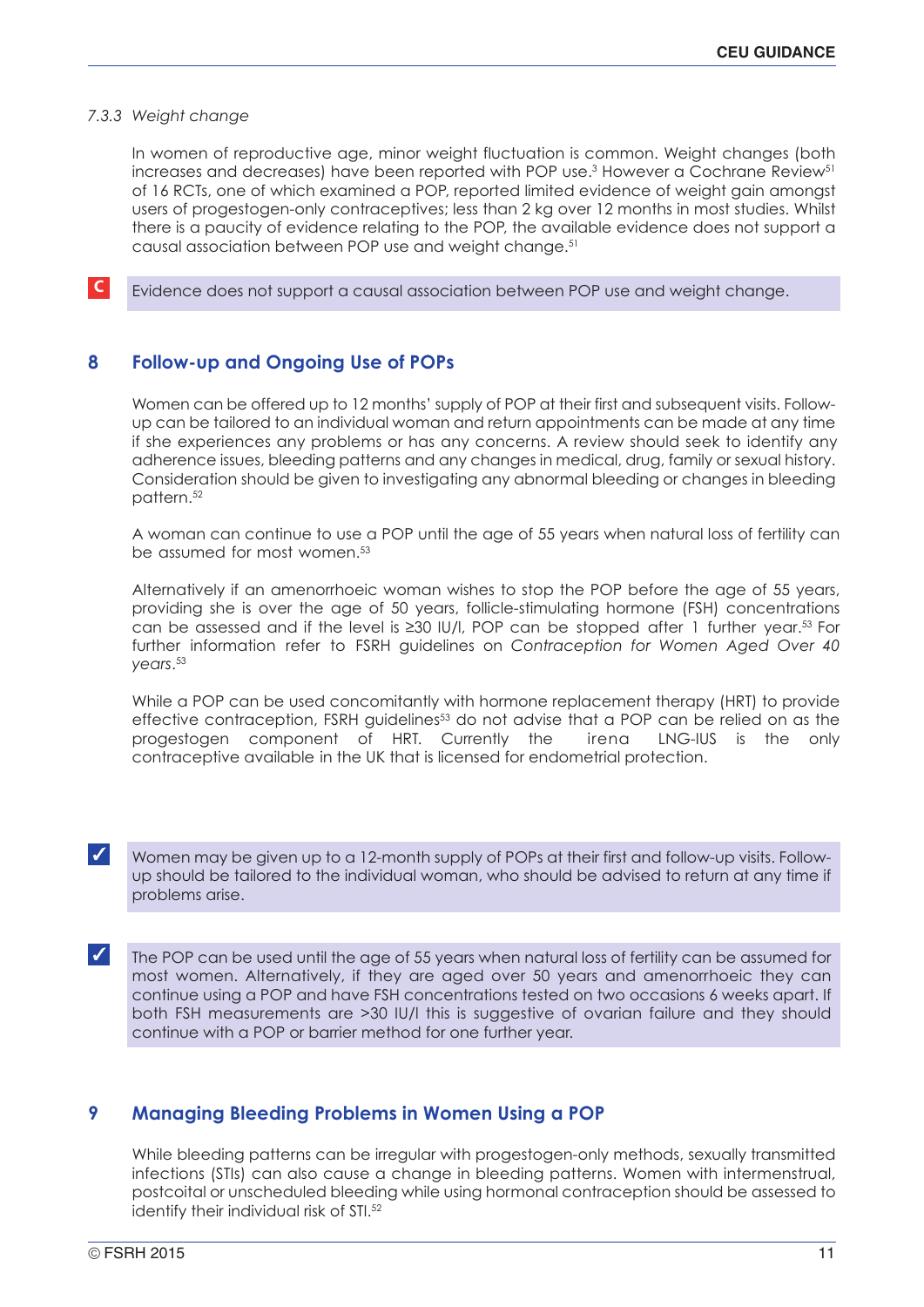In addition to consideration of STIs, gynaecological pathology and pregnancy should be excluded in women with persistent problematic bleeding (or with bleeding after a spell of amenorrhoea). Cervical cytology is appropriate if the woman's history and national screening guidelines indicate that the test is due or overdue.52

Although regimens such as estrogen supplementation or tranexamic acid may help to reduce bleeding induced by progestogen-only contraceptives in the short term,<sup>54-56</sup> evidence does not support routine use of such regimens particularly for a long-term effect.<sup>54</sup> Studies looking at longer-term use of such interventions are required.

Guidance on the *Management of Unscheduled Bleeding in Women Using Hormonal Contraception* is available from the FSRH.52 There is no evidence that changing the type of POP will improve bleeding patterns in those with unscheduled bleeding, although it may help some women. There is also no published evidence to support using two pills per day to improve bleeding.

✓ There is no evidence that changing the type and dose of POPs will improve bleeding but it may help some individuals.

# **10 Other Considerations**

#### **10.1 Emergency contraception**

EC may need to be considered if a woman does not follow the relevant advice in relation to additional precautions when starting the POP, if a pill is missed or if enzyme-inducing drugs are used. An copper IUD can be inserted for EC up to 5 days after earliest UUPSII or 5 days from expected date of ovulation. <sup>57</sup> A copper IUD can therefore be inserted within 5 days of the first UPSII following a missed POP (so long as previous pills were taken correctly. The earliest date of ovulation after a missed POP (traditional or desogestrel) cannot be accurately estimated. See Table 2 and FSRH guideline Emergency Contraception

for quidance regarding use of oral emergency contraception after missed POP.<sup>57</sup>

UPA is a progesterone receptor modulator and in theory could in theory affect the efficacy of other progestogen-containing contraceptives and vice versa. Limited evidence from biomedical studies suggests that UPA-EC does not reduce contraceptive effectiveness of the DSG POP,but that DSG POP started immediately after UPA-EC could potentially reduce the effectiveness of the UPA-EC. See FSRH guideline Emergency Contraception.<sup>57</sup>

## **10.2 Sexually transmitted infections and testing**

STI screening should be discussed with all sexually active women attending health services for contraceptive advice or supply. A repeat STI screen should be advised if necessary after the appropriate window period (2 weeks for detection of *Chlamydia trachomatis* and *Neisseria gonorrhoeae*; 3 months for syphilis; for blood-borne viruses refer to local protocols or British Association for Sexual Health and HIV (BASHH) guidance.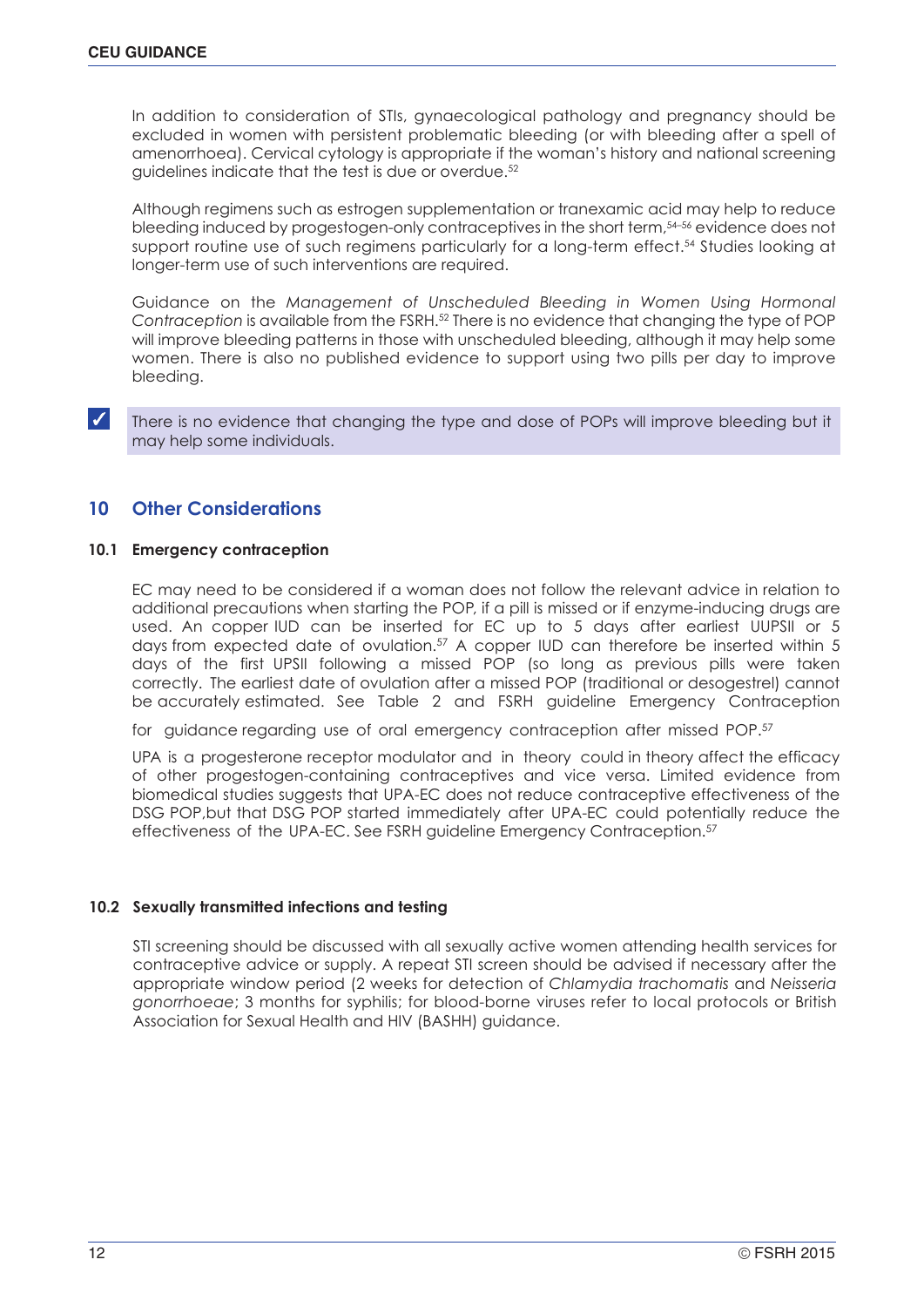#### **References**

- 1 Faculty of Sexual & Reproductive Healthcare. *Progestogen-only Pills*. 2008 (Updated 2009). http://www.fsrh.org/pdfs/ CEUGuidanceProgestogenOnlyPill09.pdf [Accessed 10 November 2014].
- $\mathcal{D}$ Faculty of Sexual & Reproductive Healthcare. *UK Medical Eligibility Criteria for Contraceptive Use (UKMEC 2009)*. 2009. http://www.fsrh.org/pdfs/UKMEC2009.pdf [Accessed 10 November 2014].
- 3 McCann MF, Potter LS. Progestin-only oral contraception: a comprehensive review. *Contraception* 1994; 50: S159–S188.
- 4 Rice CF, Killick SR, Dieben T, Coelingh Bennink H. A comparison of the inhibition of ovulation achieved by desogestrel 75 micrograms and levonorgestrel 30 micrograms daily. *Hum Reprod* 1999; **14:** 982–985.
- 5 Rice CF, Killick SR, Hickling D, Coelingh Bennink H. Ovarian activity and vaginal bleeding patterns with a desogestrelonly preparation at three different doses. *Hum Reprod* 1996; **11:** 737–740.
- 6 A double-blind study comparing the contraceptive efficacy, acceptability and safety of two progestogen-only pills containing desogestrel 75 micrograms/day or levonorgestrel 30 micrograms/day. Collaborative Study Group on the Desogestrel-containing Progestogen-only Pill. *Eur J Contracept Reprod Health Care* 1998; **3:** 169–178.
- 7 Grimes DA, Lopez LM, O'Brien PA, Raymond EG. Progestin-only pills for contraception. *Cochrane Database Syst Rev* 2013; **11:** CD007541.
- 8 Faculty of Sexual & Reproductive Healthcare. *Drug Interactions with Hormonal Contraception*. 2011 (Updated 2012). http://www.fsrh.org/pdfs/CEUGuidanceDrugInteractionsHormonal.pdf [Accessed 10 November 2014].
- 9 Korver T, Klipping C, Heger-Mahn D, Duijkers I, van Osta G, Dieben T. Maintenance of ovulation inhibition with the 75 microg desogestrel-only contraceptive pill (Cerazette) after scheduled 12-h delay in tablet intake. *Contraception* 2005;  $71 \cdot 8 - 13$
- 10 Mornar S, Lingtak-Neander C, Mistretta S, Neustadt A, Martins S, Gilliam M. Pharmacokinetics of the etonogestrel contraceptive implant in obese women. *Am J Obstet Gynecol* 2012; **207:** e1–e6.
- 11 Huber J, Wenzl R. Pharmakokinetics of Implanon. An integrated analysis. *Contraception* 1998; **58**(Suppl. 6): 85S–90S.
- 12 Segall-Gutierrez P, Taylor D, Liu X, Stanzcyk F, Azen S, Mishell DR Jr. Follicular development and ovulation in extremely obese women receiving depo-medroxyprogesterone acetate subcutaneously. *Contraception* 2010; **81:** 487–495.
- 13 Kovacs GT, Hendricks J, Summerbell D, Baker HWG. A pre-coital pill? A preliminary in vitro study. *Br J Fam Plann* 2000; **26:** 165–166.
- 14 Vessey M, Painter R. Oral contraceptive failures and body weight: findings in a large cohort study. *J Fam Plann Reprod Health Care* 2001; **27:** 90–91.
- 15 Pharmacia Limited. Norimin Tablets. Summary of Product Characteristics (SPC). 2014. http://www.medicines.org.uk/ emc/medicine/1919 [Accessed 10 November 2014].
- 16 Janssen-Cilag Ltd. Micronor Oral Contraceptive Tablets. Summary of Product Characteristics (SPC). 2012. http://www.medicines.org.uk/emc/medicine/911 [Accessed 10 November 2014].
- 17 Merck Sharp & Dohme Limited. Cerazette 75 microgram film-coated tablet. 2014. http://www.medicines.org.uk/emc/ medicine/10098 [Accessed 10 November 2014].
- 18 Centres for Disease Control and Prevention. US Medical Eligibility Criteria for Contraceptive Use. *MMWR Morb Mortal Wkly Rep* 2010; **59**(RR-4): 1–85.
- 19 World Health Organization. *Selected Practice Recommendations for Contraceptive Use (2nd edn)*. 2004. http://whqlibdoc.who.int/publications/2004/9241562846.pdf [Accessed 10 November 2014].
- $20$ Faculty of Sexual & Reproductive Healthcare. *Quick Starting Contraception*. 2010. http://www.fsrh.org/pdfs/ CEUGuidanceQuickStartingContraception.pdf [Accessed 10 November 2014].
- 21 Faculty of Sexual & Reproductive Healthcare. *Contraception After Pregnancy. 2016. https://www.fsrh.org/standardsand-guidance/documents/contraception-after-pregnancy-guideline-january-2017/*[Accessed 14 February 2019]
- 22 Schreiber CA, Sober S, Ratcliffe S, Creinin MD. Ovulation resumption after medical abortion with mifepristone and misoprostol. *Contraception* 2011; **84:** 230–233.
- $23$ Curtis KM, Chrisman CE, Mohllajee AP, Peterson HB. Effective use of hormonal contraceptives. Part I: Combined oral contraceptive pills. *Contraception* 2006; **73:** 115–124.
- $24$ Ahrendt HJ, Karckt U, Pichl T, Mueller T, Ernst U. The effects of an oestrogen-free, desogestrel-containing oral contraceptive in women with cyclical symptoms: results from two studies on oestrogen-related symptoms and dysmenorrhoea. *Eur J Contracept Reprod Health Care* 2007; **12:** 354–361.
- 25 Razzi S, Luisi S, Ferretti C, Calonaci F, Gabbanini M, Mazzini M, *et al*. Use of a progestogen only preparation containing desogestrel in the treatment of recurrent pelvic pain after conservative surgery for endometriosis. *Eur J Obstet Gynecol Reprod Biol* 2007; **135:** 188–190.
- 26 Mantha S, Karp R, Raghavan V, Terrin N, Bauer KA, Zwicker JI. Assessing the risk of venous thromboembolic events in women taking progestin-only contraception: a meta-analysis. *BMJ* 2012; **345:** e4944.
- 27 Lidegaard O, Nielson L, Skovlund CW, Lokkegaard E. Venous thrombosis in users of non-oral hormonal contraception: follow-up study, Denmark 2001–10. *BMJ* 2012; **344:** e2990.
- 28 Heinemann LA, Assmann A, DoMinh T, Garbe E. Oral progestogen-only contraceptives and cardiovascular risk: results from the Transnational Study on Oral Contraceptives and the Health of Young Women. *Eur J Contracept Reprod Health Care* 1999; **4:** 67–73.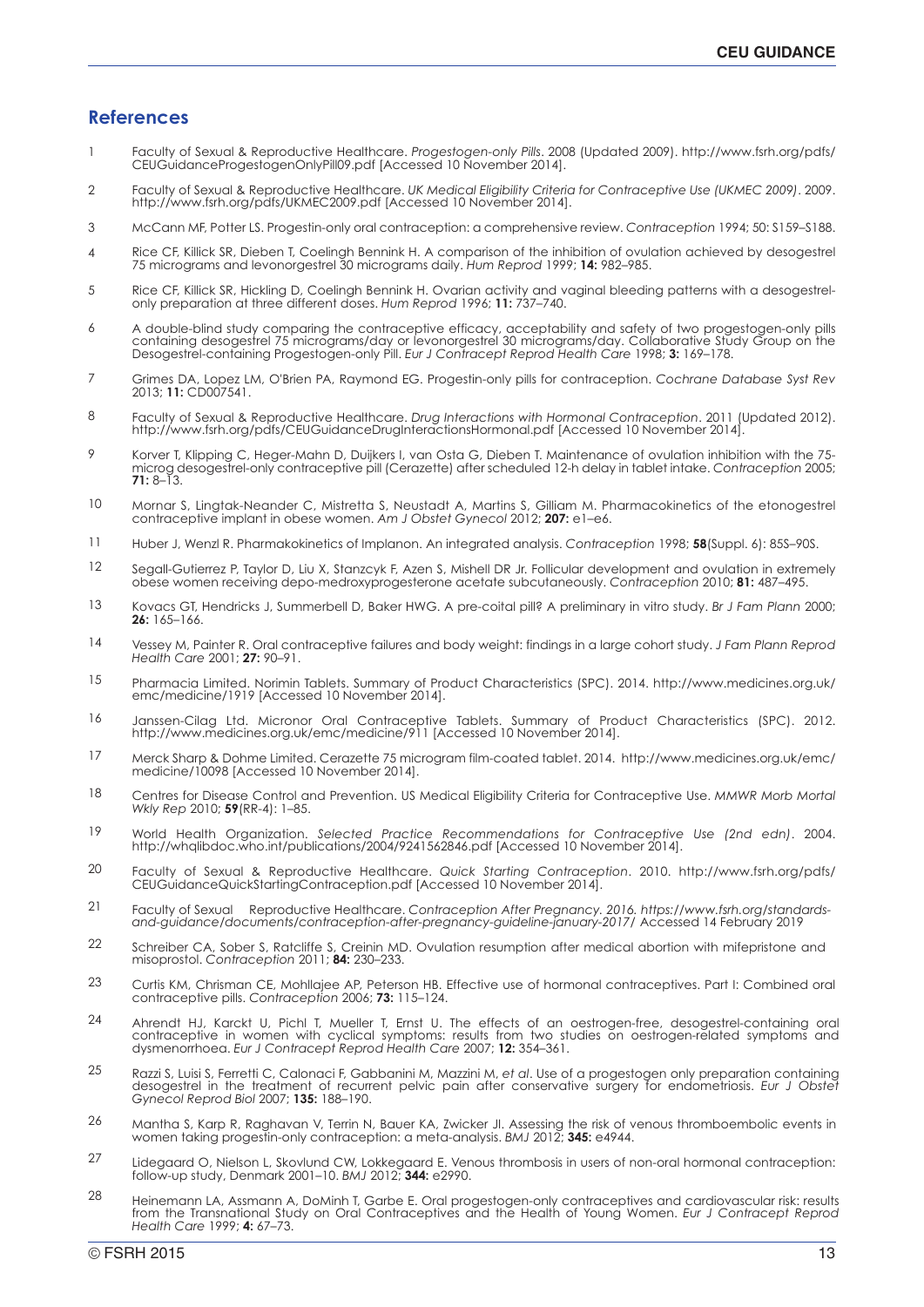- 29 Kuhnz W, Heuner A, Humpel M, Siefert W, Michaelis K. In vivo conversion of norethisterone and norethisterone acetate to ethinly estradiol in postmenopausal women. *Contraception* 1997; **56:** 379–385.
- 30 Chu MC, Zhang X, Gentzschein E, Stanczyk FZ, Lobo RA. Formation of ethinyl estradiol in women during treatment with norethindrone acetate. *J Clin Endocrinol Metab* 2007; **92:** 2205–2207.
- 31 Joint Formulary Committee. *British National Formulary* (BNF) 68. London, UK: British Medical Association and Royal Pharmaceutical Society, 2014.
- 32 Faculty of Sexual & Reproductive Healthcare. *Contraceptive Choices for Women with Cardiac Disease*. 2014. http://www.fsrh.org/pdfs/CEUGuidanceContraceptiveChoicesWomenCardiacDisease.pdf [Accessed 10 November 2014].
- 33 Collaborative Group on Hormonal Factors in Breast Cancer. Breast cancer and hormonal contraceptives: collaborative reanalysis of individual data on 53 297 women with breast cancer and 100 239 women without breast cancer from 54 epidemiological studies. *Lancet* 1996; **347:** 1713–1727.
- 34 Bayer plc. Norgeston. Summary of Product Characteristics (SPC). 2012. http://www.medicines.org.uk/emc/medicine/ 1834 [Accessed 10 November 2014].
- 35 MacGregor EA. Contraception and headache. *Headache* 2013; **53:** 247–276.
- 36 Merki-Feld GS, Imthurn B, Seifert B, Merki LL, Agosti R, Gantenbein AR. Desogestrel-only contraception may reduce headache frequency and improve quality of life in women suffering from migraine. *Eur J Contracept Reprod Health Care* 2013; **18:** 394–400.
- 37 Merki-Feld GS, Imthurn B, Langner R, Sandor PS, Gantenbein AR. Headache frequency and intensity in female migraineurs using desogestrel-only contraception: a retrospective pilot diary study. *Cephalalgia* 2013; **33:** 340–346.
- 38 Nappi RE, Sances G, Allais G, Terreno E, Benedetto C, Vaccaro V, *et al*. Effects of an estrogen-free, desogestrelcontaining oral contraceptive in women with migraine with aura: a prospective diary-based pilot study. *Contraception* 2011; **83:** 223–228.
- 39 Etminan M, Takkouche B, Caamaño Isorna F, Samii A. Risk of ischaemic stroke in people with migraine: systematic review and meta-analysis of observational studies. *BMJ* 2005; **330:** 63–66.
- 40 Schurks M, Rist PM, Bigal ME, Buring JE, Lipton RB, Kurth T. Migraine and cardiovascular disease:systematic review and meta-analysis. *BMJ* 2009; **339:** b3914.
- 41 Spector JT, Kahn SR, Jones MR, Jayakumar M, Dalal D, Nazarian S. Migraine headache and ischemic stroke risk: an updated meta-analysis. *Am J Med* 2010; **123:** 612–624.
- 42 Vessey MP, Lawless M, Yeats D, McPherson K. Findings in a large prospective study with special reference to effectiveness. *Br J Fam Plann* 1985; **10:** 117–121.
- 43 Lawson JP. Experience with norethisterone 0.35 mg daily as an oral contraceptive. *Br J Fam Plann* 1982; **8:** 84–89.
- 44 Eckstein P, Whitby M, Fotherby K, Butler C, Mukherjee T, Burnett JBC, *et al*. Clinical and laboratory findings in a trial of norgestrel, a low-dose progestogen-only contraceptive. *BMJ* 1972; **3:** 195–200.
- 45 Belsey EM. The association between vaginal bleeding patterns and reasons for discontinuation of contraceptive use. *Contraception* 1988; **38:** 207–225.
- 46 Belsey EM. Vaginal bleeding patterns among women using one natural and eight hormonal methods of contraception. *Contraception* 1998; **38:** 181–206.
- 47 Kovacs, G. Progestogen-only pills and bleeding disturbances. *Hum Reprod* 1996; **11**(Suppl. 2): 20–23.
- 48 Consilient Health Ltd. CERELLE 75 micrograms film-coated tablets. Summary of Product Characteristics (SPC). 2014. http://www.medicines.org.uk/emc/medicine/27278 [Accessed 10 November 2014].
- 49 Pfizer Limited. Noriday Tablets. Summary of Product Characteristics (SPC). 2010. http://www.medicines.org.uk/emc/ medicine/1918 [Accessed 10 November 2014].
- 50 Graham CA, Ramos R, Bancroft J, Maglaya C, Farley TM. The effects of steroidal contraceptives on the well-being and sexuality of women: a double-blind, placebo-controlled, two-centre study of combined and progestogen-only methods. *Contraception* 1995; **52:** 363–369.
- 51 Lopez LM, Edelman A, Chen M, Otterness C, Trussell J, Helmerhorst FM. Progestin-only contraceptives: effects on weight. *Cochrane Database Syst Rev* 2013; **7:** CD008815.
- 52 Faculty of Sexual & Reproductive Healthcare. *The Management of Unscheduled Bleeding in Women Using Hormonal Contraception*. 2009. http://www.fsrh.org/pdfs/UnscheduledBleedingMay09.pdf [Accessed 10 November 2014].
- 53 Faculty of Sexual & Reproductive Healthcare. *Contraception for Women Aged Over 40 Years*. 2010. http://www.fsrh.org/ pdfs/UnscheduledBleedingMay09.pdf [Accessed 10 November 2014].
- 54 Abdel-Aleem H, d'Arcangues C, Vogelsong KM, Gaffield ML, Gülmezoglu AM. Treatment of vaginal bleeding irregularities induced by progestin only contraceptives. *Cochrane Database Syst Rev* 2013; **10:** CD003449.
- 55 Dempsey A, Roca C, Westhoff C. Vaginal estrogen supplementation during Depo-Provera initiation: a randomized controlled trial. *Contraception* 2010; **82:** 250–255.
- 56 Senthong AJ, Taneepanichskul S. The effect of tranexamic acid for treatment irregular uterine bleeding secondary to DMPA use. *J Med Assoc Thai* 2009; **92:** 461–465.
- 57 Faculty of Sexual & Reproductive Healthcare. *Emergency Contraception*. 2017. https://www.fsrh.org/standards-andguidance/current-clinical-guidance/emergency-contraception/[Accessed 15 April 2019].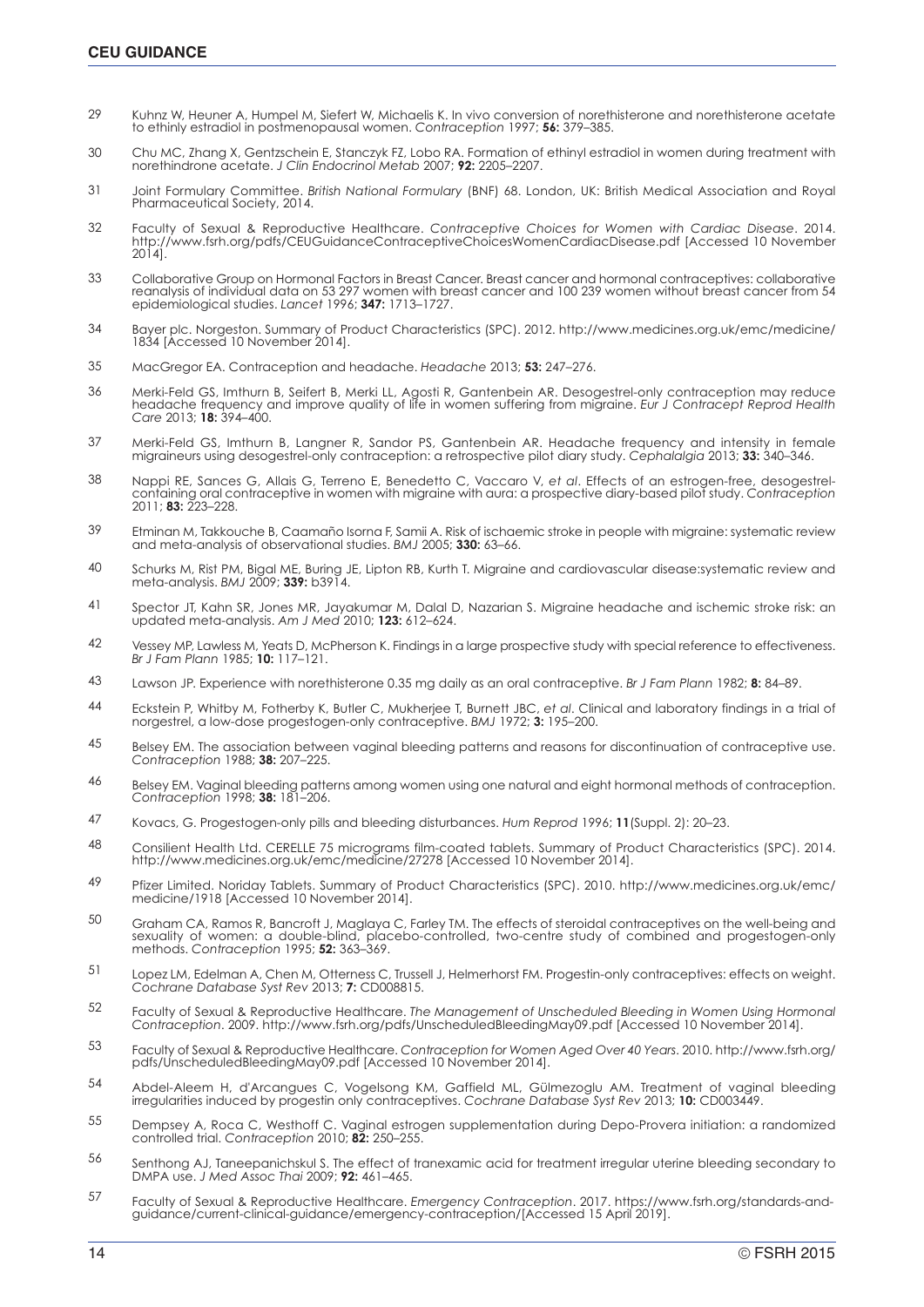# **APPENDIX 1: DEVELOPMENT OF CEU GUIDANCE**

#### **GUIDELINE DEVELOPMENT GROUP**

**Dr Louise Melvin** – Director, Clinical Effectiveness Unit

**Ms Julie Craik** – Researcher, Clinical Effectiveness Unit

**Ms Toni Belfield** – Specialist in Sexual Health Information, Southampton

**Dr Susan Brechin** – Consultant in Sexual and Reproductive Healthcare, NHS Grampian Sexual Health Services Denburn Health Centre, Aberdeen

**Ms Julie Gallagher** – Clinical Nurse Manager, Palatine CASH Services, Central Manchester University Hospitals, **Manchester** 

**Dr Heike Gleser** – Specialist Trainee, Community Sexual and Reproductive Health, City Heath Care Partnership (CHCP), Hull

**Ms Lynn Hearton** – Former Clinical and Information Lead, Family Planning Association (FPA), London

**Ms Michelle Jenkins** – FSRH Clinical Standards Committee representative; Advanced Nurse Practitioner, West London Centre for Sexual Health, London

**Dr Janet Michaelis** – FSRH Meetings Committee representative; Associate Specialist in Sexual and Reproductive Healthcare, Sexual Health West Sussex, Worthing

**Ms Tina Proctor** – Nurse Consultant in Contraception and Sexual Health, East Laith Gate House, Doncaster

**Ms Shelley Raine** – FSRH Clinical Effectiveness Committee representative; Nurse Specialist, Contraception, **Bournemouth** 

**Dr Radhika Shah** – General Practitioner, Goodinge Group Practice, London

#### **INDEPENDENT PEER REVIEWERS**

**Professor Satu Suhonen** – Chief Physician, Centralized Family Planning, Department of Social Welfare and Health, Helsinki, Finland

**Professor Edith Weisberg** – Associate Clinical Professor/Director of Clinical Research, Sydney Centre for Reproductive Health Research, Family Planning New South Wales, Sydney, Australia

#### **Declared Interests**

Ms Lynn Hearton declared that the FPA has received funding to provide an enquiry service from five pharmaceutical companies.

Ms Tina Proctor received payment from HRA Pharma for participation in consensus meetings on emergency contraception.

Ms Shelley Raine has undertaken paid consultancy work for pharmaceutical companies involved in contraception, including MSD, Bayer and Pfizer.

Dr Radhika Shah has acted as a consultant to Brook Young People Limited (Brook).

Professor Edith Weisberg has provided expert opinion for MSD and Bayer Healthcare, has been supported to attend conferences by Bayer Healthcare, and has obtained research funding for investigator-initiated research from both companies.

#### **Patient Consultation**

A questionnaire on the proposed guidance content was completed by a sample of potential users.

Clinical Effectiveness Unit (CEU) Guidance is developed in collaboration with the Clinical Effectiveness Committee (CEC) of the Faculty of Sexual & Reproductive Healthcare (FSRH). The CEU Guidance development process employs standard methodology and makes use of systematic literature review and a multidisciplinary group of professionals. The multidisciplinary group is identified by the CEU for their expertise in the topic area and typically includes clinicians working in family planning, sexual and reproductive health care, general practice, other allied specialities, and user representation. In addition, the aim is to include a representative from the FSRH CEC, the FSRH Meetings Committee and FSRH Council in the multidisciplinary group.

Evidence is identified using a systematic literature review and electronic searches are performed for: MEDLINE (1996–2014); EMBASE (1996–2014); PubMed (1996–2014); The Cochrane Library (to 2014) and the US National Guideline Clearing House. The searches are performed using relevant medical subject headings (MeSH), terms and text words. The Cochrane Library is searched for relevant systematic reviews, meta-analyses and controlled trials relevant to progestogen-only pills. Previously existing guidelines from the FSRH (formerly the Faculty of Family Planning and Reproductive Health Care), the Royal College of Obstetricians and Gynaecologists (RCOG), the World Health Organization (WHO) and the British Association for Sexual Health and HIV (BASHH), and reference lists of identified publication, are also searched. Similar search strategies have been used in the development of other national guidelines. Selected key publications are appraised using methodological checklists. The clinical recommendations within this Guidance are based on evidence whenever possible. Summary evidence tables are available on request from the CEU. The process for the development of CEU guidance is detailed on the FSRH website (www.fsrh.org). The methods used in the development of this guidance (CEU Process Manual Version 2.0) have been accredited by NHS Evidence.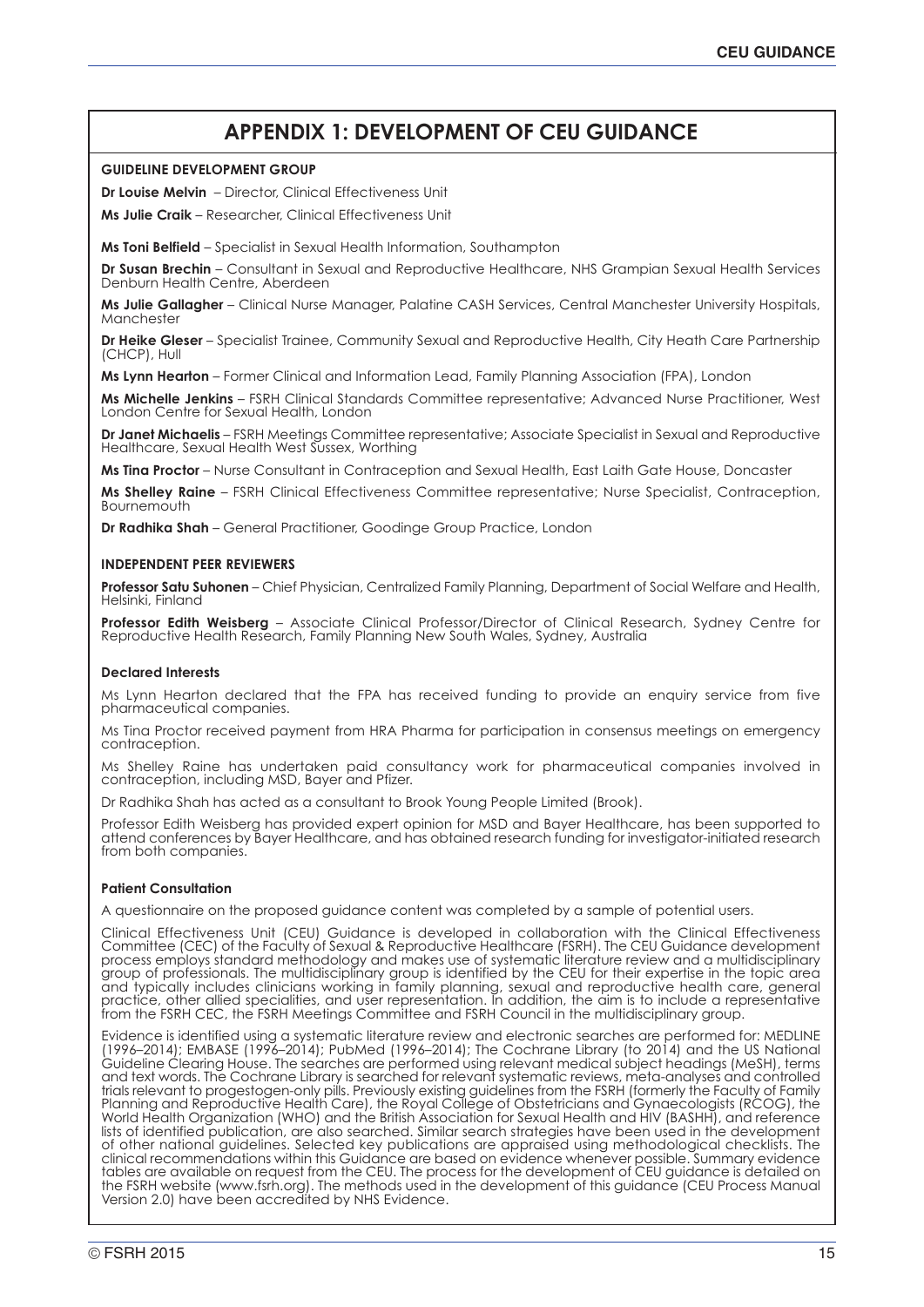# **Questions for Continuing Professional Development**

The following questions have been developed for continuing professional development (CPD).

The answers to the questions and information on claiming CPD points can be found in the 'members-only section' of the FSRH website (www.fsrh.org), which is accessible to all Diplomates, Members, Associate Members and Fellows of the FSRH.

### **1 The primary mode of action of the desogestrel (DSG) pill is:**

- a. Changes to the endometrium
- b. Reduction in cilia activity
- c. Suppression of ovulation
- d. Thickening of cervical mucus
- **2 When starting a progestogen-only pill (POP) on Day 7 of the menstrual cycle, how many days of additional precautions are advised as a minimum?**
	- a. 0 days
	- b. 2 days
	- c. 7 days
	- d. 9 days

**3 Which of these drugs is not expected to affect the contraceptive efficacy of the POP?**

- a. Carbamezapine
- b. Eslicarbazepine
- c. Sodium valproate
- d. Phenobarbital

#### **4 Emergency contraception may be required in which of the following situations, if a woman:**

- a. Has intercourse 3 days after starting her POP
- b. Switches to a POP on Day 8 following a hormone-free interval and intercourse has occurred in the previous 3 days
- c. Takes a short course of fluconazole and has intercourse
- d. Takes her DSG pill 4 hours late and has intercourse
- **5 In which of these situations are additional precautions required when switching to a POP?**
	- a. When switching from a levonorgestrel intrauterine system
	- b. When switching from another POP
	- c. When switching from the implant within its licensed duration
	- d. When switching from the injectable 13 weeks after the last injection

#### **6 Following a dose of levonorgestrel 1.5mg for a missed POP, additional precautions are advised for:**

- a. 0 days
- b. 2 days
- c. 7 days
- d. 9 days

## **7 In relation to the management of persistent bleeding whilst using the POP, which of the following statements best reflects the available evidence?**

- a. Changing the type of progestogen will alleviate persistent bleeding
- b. Increasing the dose of progestogen will alleviate persistent bleeding
- c. There is little evidence to support routine use of any tested intervention long term
- d. Using 5 mg norethisterone daily will alleviate persistent bleeding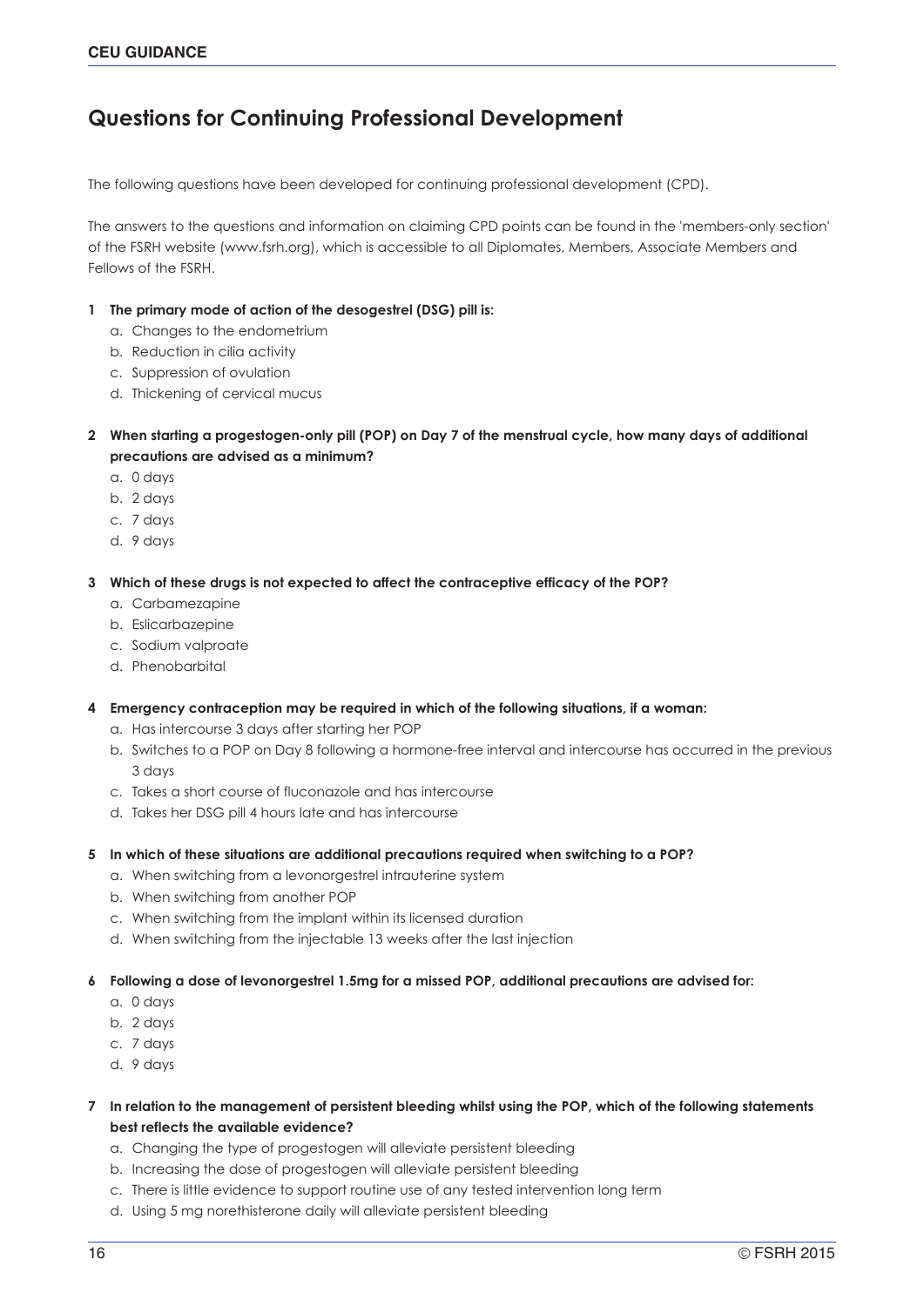- **8 A woman presents requesting to stop her POP. She is aged 52 years and has been amenorrhoeic for 13 months. What is the best course of management?**
	- a. Advise her she can stop immediately as she has been amenorrhoeic for over 1 year
	- b. Advise her she needs to continue for at least another 3 years before stopping
	- c. Offer to test her follicle-stimulating hormone (FSH) level and if it is ≥30 IU/l , advise she can stop after a further year
	- d. Offer to test her FSH level and if it is ≥30 IU/l , advise she can stop immediately

# **9 According to the** *UK Medical Eligibility Criteria for Contraceptive Use***, which of these conditions might restrict use of the POP?**

- a. Cardiovascular disease
- b. Current breast cancer
- c. Depressive disorder
- d. Migraine with aura

# **10 A missed DSG pill (all brands) is one that is:**

- a. 4 hours late
- b. More than 12 hours late
- c. Taken 24 hours after the last pill was taken
- d. Taken 36 hours after the last pill was taken

**What learning needs did this guidance address and how will it change your practice? (Please write below)**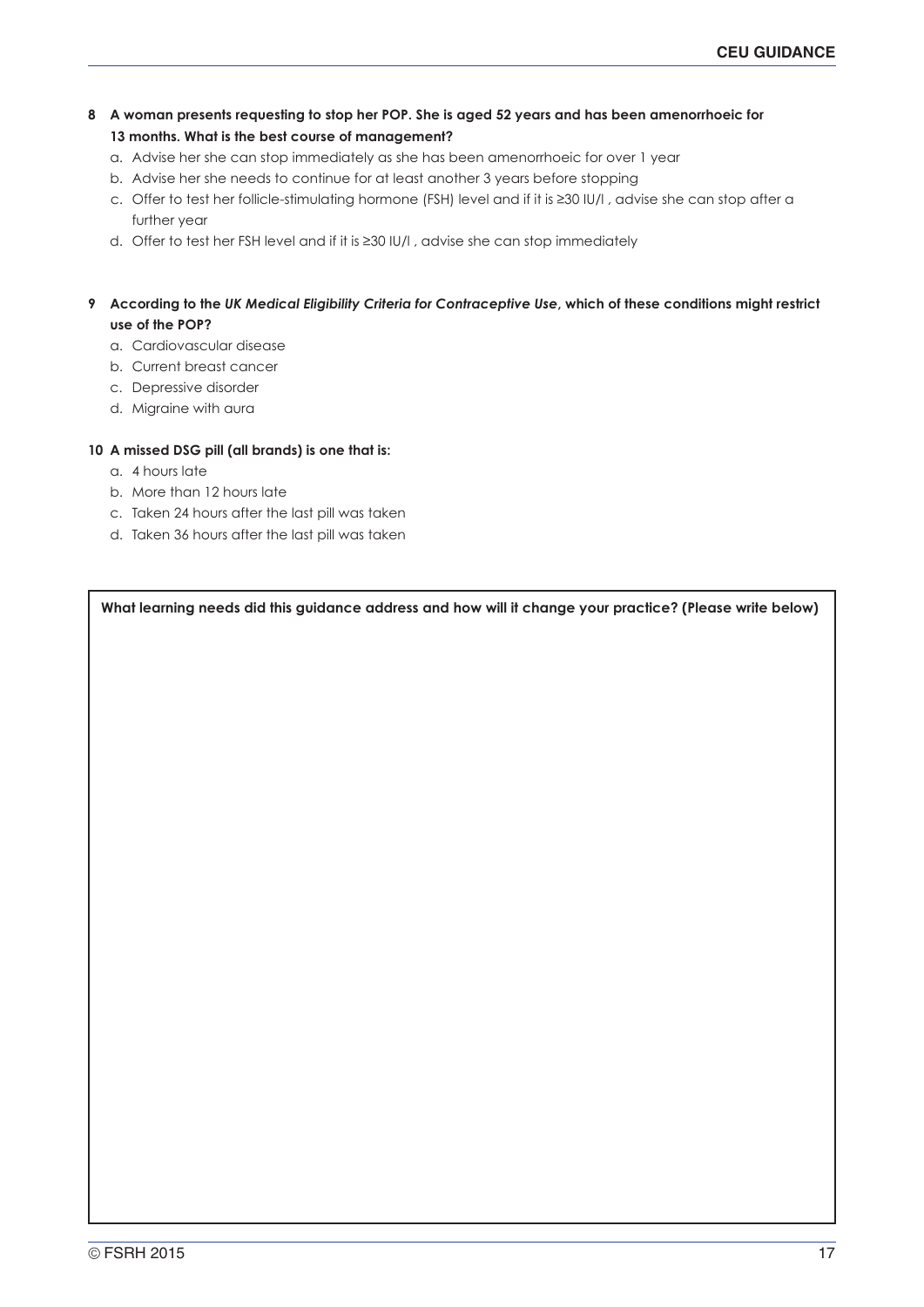# **Auditable Outcomes for Progestogen-only Pills**

The following auditable outcomes have been suggested by the FSRH Clinical Standards Committee.

#### **Auditable Outcomes**

- 1 Women should be counselled how to take the progestogen-only pill (POP) correctly and what to do if they miss a pill. This should be recorded in their patient record. [Auditable standard 97%]
- 2 Counselling about the side effect of bleeding problems with POP should be documented in the patient record. [Auditable standard 97%]
- 3 There should be recorded counselling about risk of failure and that if a traditional POP fails there is a 1 in 10 risk of ectopic pregnancy. [Auditable standard 97%]